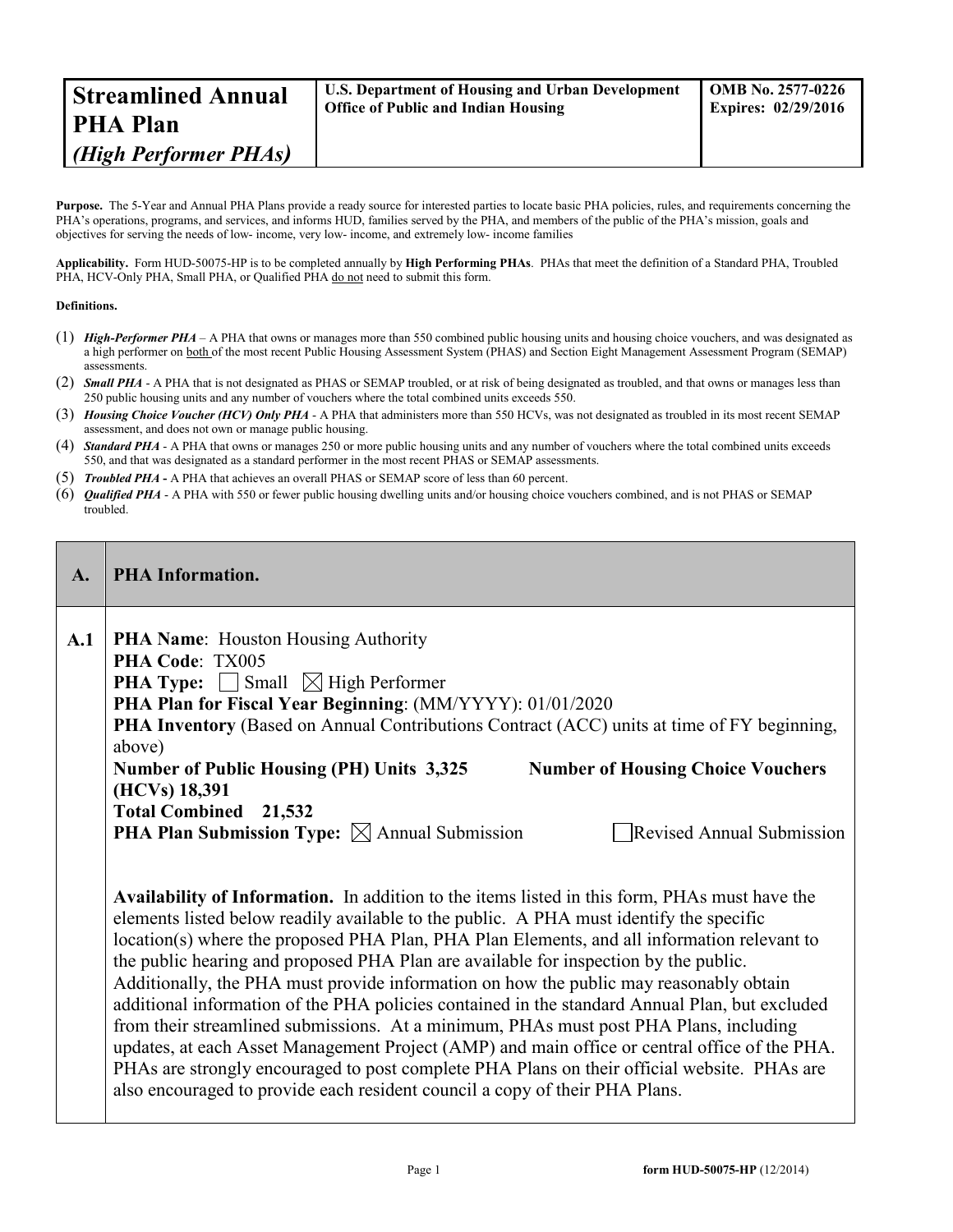|           | Participating<br><b>PHAs</b>                                                                                                                                                                     | <b>PHA</b><br>Code | Program(s) in the<br>Consortia                                                                                                                                                                        | Program(s) not in<br>the Consortia |    | <b>No. of Units in Each</b><br>Program |
|-----------|--------------------------------------------------------------------------------------------------------------------------------------------------------------------------------------------------|--------------------|-------------------------------------------------------------------------------------------------------------------------------------------------------------------------------------------------------|------------------------------------|----|----------------------------------------|
|           |                                                                                                                                                                                                  |                    |                                                                                                                                                                                                       |                                    | PH | <b>HCV</b>                             |
|           | Lead PHA:                                                                                                                                                                                        |                    |                                                                                                                                                                                                       |                                    |    |                                        |
|           |                                                                                                                                                                                                  |                    |                                                                                                                                                                                                       |                                    |    |                                        |
|           |                                                                                                                                                                                                  |                    |                                                                                                                                                                                                       |                                    |    |                                        |
| <b>B.</b> | <b>Annual Plan Elements</b>                                                                                                                                                                      |                    |                                                                                                                                                                                                       |                                    |    |                                        |
| B.1       | <b>Revision of PHA Plan Elements.</b><br>(a) Have the following PHA Plan elements been revised by the PHA since its last <b>Annual PHA</b>                                                       |                    |                                                                                                                                                                                                       |                                    |    |                                        |
|           | Plan submission?<br>N<br>Y<br><b>Financial Resources.</b><br>Rent Determination.<br>Homeownership Programs.<br>Safety and Crime Prevention.<br>$\boxtimes$ Pet Policy.<br>Substantial Deviation. |                    | Statement of Housing Needs and Strategy for Addressing Housing Needs.<br>Deconcentration and Other Policies that Govern Eligibility, Selection, and Admissions.<br>Significant Amendment/Modification |                                    |    |                                        |
| B.2       | <b>New Activities.</b><br>current Fiscal Year?                                                                                                                                                   |                    | (a) Does the PHA intend to undertake any new activities related to the following in the PHA's                                                                                                         |                                    |    |                                        |
|           | Y<br>N                                                                                                                                                                                           |                    | Hope VI or Choice Neighborhoods.<br>Mixed Finance Modernization or Development.                                                                                                                       |                                    |    |                                        |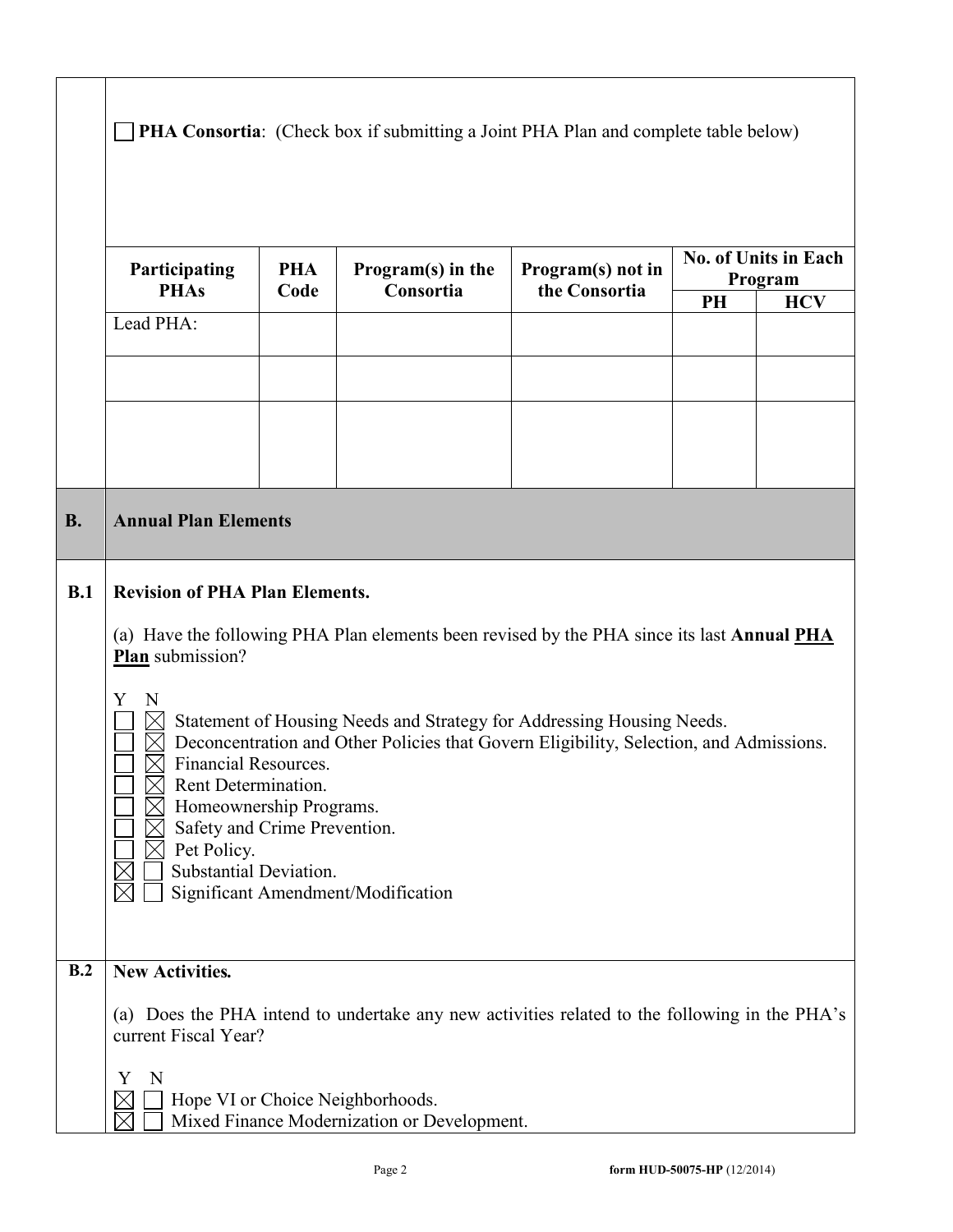|             | $\boxtimes$<br>Demolition and/or Disposition.                                                                                                                                                                                                                                                                                                                                                                                                                                                                                                                                                             |
|-------------|-----------------------------------------------------------------------------------------------------------------------------------------------------------------------------------------------------------------------------------------------------------------------------------------------------------------------------------------------------------------------------------------------------------------------------------------------------------------------------------------------------------------------------------------------------------------------------------------------------------|
|             | Conversion of Public Housing to Tenant Based Assistance.                                                                                                                                                                                                                                                                                                                                                                                                                                                                                                                                                  |
|             | Conversion of Public Housing to Project-Based Assistance under RAD.                                                                                                                                                                                                                                                                                                                                                                                                                                                                                                                                       |
|             | Project Based Vouchers.                                                                                                                                                                                                                                                                                                                                                                                                                                                                                                                                                                                   |
|             | Units with Approved Vacancies for Modernization.                                                                                                                                                                                                                                                                                                                                                                                                                                                                                                                                                          |
|             | Other Capital Grant Programs (i.e., Capital Fund Community Facilities Grants or                                                                                                                                                                                                                                                                                                                                                                                                                                                                                                                           |
|             | Emergency Safety and Security Grants).                                                                                                                                                                                                                                                                                                                                                                                                                                                                                                                                                                    |
|             | (b) If any of these activities are planned for the current Fiscal Year, describe the activities. For<br>new demolition activities, describe any public housing development or portion thereof, owned by<br>the PHA for which the PHA has applied or will apply for demolition and/or disposition approval<br>under section 18 of the 1937 Act under the separate demolition/disposition approval process. If<br>using Project-Based Vouchers (PBVs), provide the projected number of project-based units and<br>general locations, and describe how project basing would be consistent with the PHA Plan. |
| <b>B3</b>   | <b>Progress Report.</b>                                                                                                                                                                                                                                                                                                                                                                                                                                                                                                                                                                                   |
|             | Provide a description of the PHA's progress in meeting its Mission and Goals described in the PHA<br>5-Year Plan.                                                                                                                                                                                                                                                                                                                                                                                                                                                                                         |
| <b>B.4.</b> | <b>Most Recent Fiscal Year Audit.</b>                                                                                                                                                                                                                                                                                                                                                                                                                                                                                                                                                                     |
|             | (a) Were there any findings in the most recent FY Audit?                                                                                                                                                                                                                                                                                                                                                                                                                                                                                                                                                  |
|             | N<br>Y<br>$\boxtimes$                                                                                                                                                                                                                                                                                                                                                                                                                                                                                                                                                                                     |
|             | (b) If yes, please describe:                                                                                                                                                                                                                                                                                                                                                                                                                                                                                                                                                                              |
|             | See Attachment B.4                                                                                                                                                                                                                                                                                                                                                                                                                                                                                                                                                                                        |
|             | <b>Other Document and/or Certification Requirements.</b>                                                                                                                                                                                                                                                                                                                                                                                                                                                                                                                                                  |
| C.1         | Certification Listing Policies and Programs that the PHA has Revised since Submission of<br>its Last Annual Plan                                                                                                                                                                                                                                                                                                                                                                                                                                                                                          |
|             | Form 50077-ST-HCV-HP, Certification of Compliance with PHA Plans and Related Regulations,<br>must be submitted by the PHA as an electronic attachment to the PHA Plan.                                                                                                                                                                                                                                                                                                                                                                                                                                    |
|             | See Attachment C.1                                                                                                                                                                                                                                                                                                                                                                                                                                                                                                                                                                                        |
| C.2         | <b>Civil Rights Certification.</b>                                                                                                                                                                                                                                                                                                                                                                                                                                                                                                                                                                        |
|             | Form 50077-ST-HCV-HP, Certification of Compliance with PHA Plans and Related Regulations,<br>must be submitted by the PHA as an electronic attachment to the PHA Plan.                                                                                                                                                                                                                                                                                                                                                                                                                                    |
|             | See Attachment C.2                                                                                                                                                                                                                                                                                                                                                                                                                                                                                                                                                                                        |
|             |                                                                                                                                                                                                                                                                                                                                                                                                                                                                                                                                                                                                           |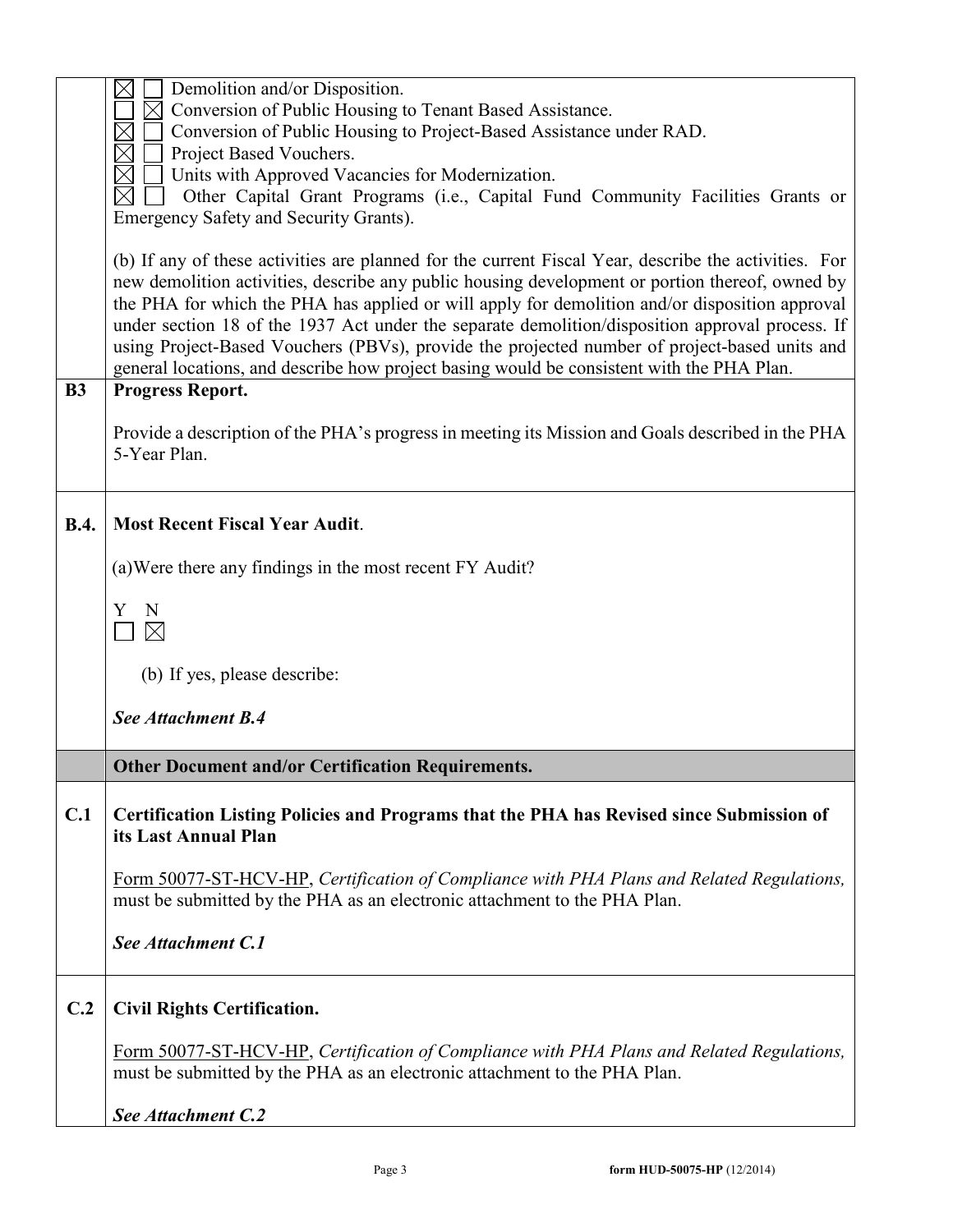| C.3 | <b>Resident Advisory Board (RAB) Comments.</b>                                                                                                                                                                                                                                                         |
|-----|--------------------------------------------------------------------------------------------------------------------------------------------------------------------------------------------------------------------------------------------------------------------------------------------------------|
|     | (a) Did the RAB(s) provide comments to the PHA Plan?                                                                                                                                                                                                                                                   |
|     | Y<br>N<br>$\boxtimes$                                                                                                                                                                                                                                                                                  |
|     | If yes, comments must be submitted by the PHA as an attachment to the PHA Plan. PHAs must<br>also include a narrative describing their analysis of the RAB recommendations and the decisions<br>made on these recommendations.                                                                         |
|     | See Attachment C.3                                                                                                                                                                                                                                                                                     |
| C.4 | <b>Certification by State or Local Officials.</b>                                                                                                                                                                                                                                                      |
|     | Form HUD 50077-SL, Certification by State or Local Officials of PHA Plans Consistency with<br>the Consolidated Plan, must be submitted by the PHA as an electronic attachment to the PHA<br>Plan.                                                                                                      |
|     | See Attachment C.4                                                                                                                                                                                                                                                                                     |
| D   | Statement of Capital Improvements. Required in all years for all PHAs completing this form<br>that administer public housing and receive funding from the Capital Fund Program (CFP). On<br>10/18/2019 HHA submitted its planned capital improvements through its use of Capital Funds for<br>FY 2020. |
|     | <b>See Attachment D</b>                                                                                                                                                                                                                                                                                |
| D.1 | Capital Improvements. Include a reference here to the most recent HUD-approved 5-Year<br>Action Plan (HUD-50075.2) and the date that it was approved by HUD on 11/6/2019.                                                                                                                              |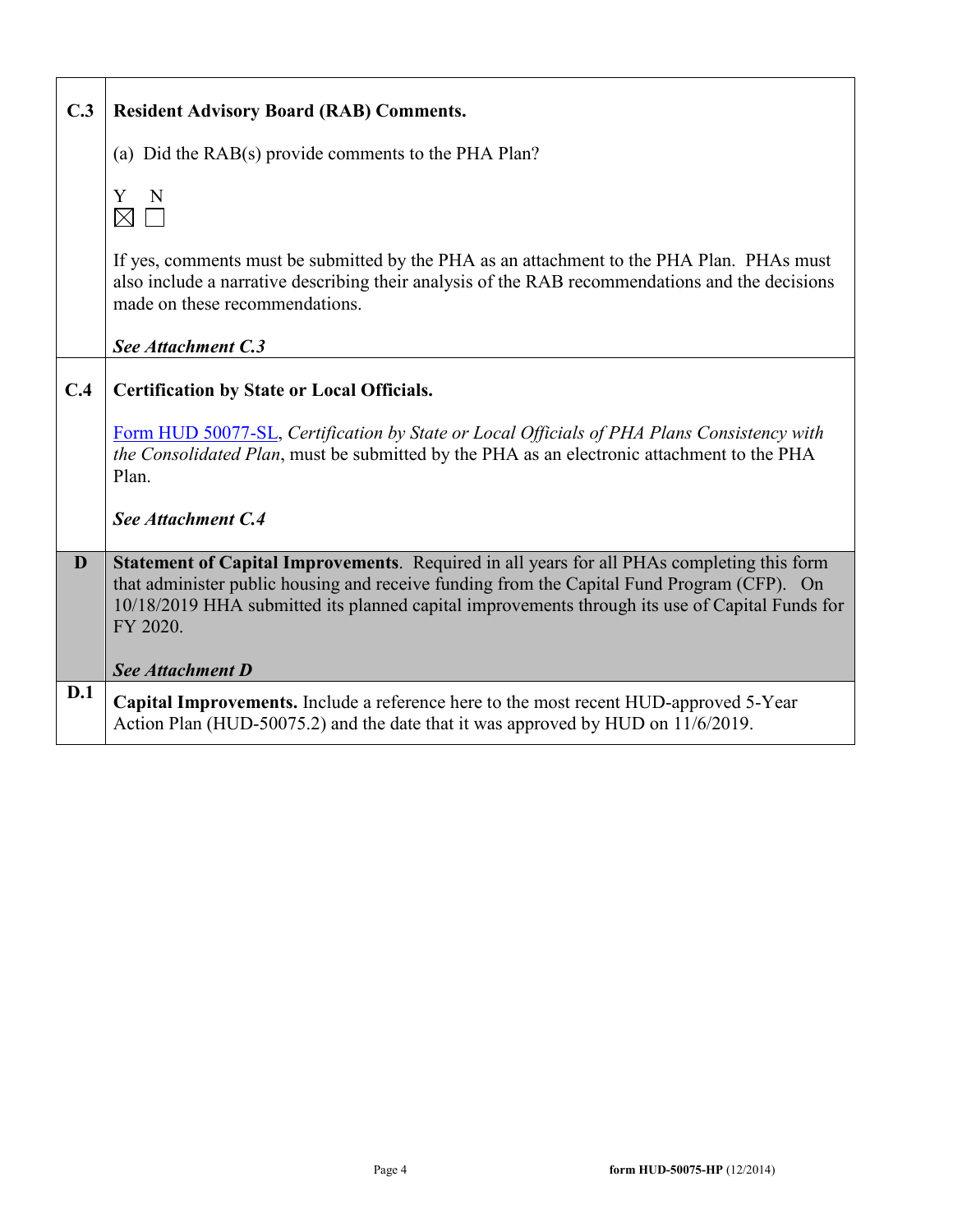# **Instructions for Preparation of Form HUD-50075-HP Annual Plan for High Performing PHAs**

- **A. PHA Information.** All PHAs must complete this section.
	- **A.1** Include the full **PHA Name**, **PHA Code**, **PHA Type**, **PHA Fiscal Year Beginning** (MM/YYYY), **PHA Inventory, Number of Public Housing Units and or Housing Choice Vouchers (HCVs), PHA Plan Submission Type**, and the **Availability of Information**, specific location(s) of all information relevant to the public hearing and proposed PHA Plan.  $(24 \text{ CFR } \S 903.23(4)(e))$

**PHA Consortia**: Check box if submitting a Joint PHA Plan and complete the table. [\(24 CFR §943.128\(a\)\)](http://ecfr.gpoaccess.gov/cgi/t/text/text-idx?c=ecfr&sid=cc31cf1c3a2b84ba4ead75d35d258f67&rgn=div5&view=text&node=24:4.0.3.1.10&idno=24#24:4.0.3.1.10.2.5.7)

#### **B. Annual Plan.**

#### **B.1 Revision of PHA Plan Elements.** PHAs must:

Identify specifically which plan elements listed below that have been revised by the PHA. To specify which elements have been revised, mark the "yes" box. If an element has not been revised, mark "no."

 **Statement of Housing Needs and Strategy for Addressing Housing Needs.** Provide a statement addressing the housing needs of low-income, very low-income and extremely low-income families and a brief description of the PHA's strategy for addressing the housing needs of families who reside in the jurisdiction served by the PHA. The statement must identify the housing needs of (i) families with incomes below 30 percent of area median income (extremely low-income), (ii) elderly families and families with disabilities, and (iii) households of various races and ethnic groups residing in the jurisdiction or on the waiting list based on information provided by the applicable Consolidated Plan, information provided by HUD, and other generally available data. The identification of housing needs must address issues of affordability, supply, quality, accessibility, size of units, and location. For years in which the PHA's 5-Year PHA Plan is also due, this information must be included only to the extent it pertains to the housing needs of families that are on the PHA's public housing and Section 8 tenant-based assistance waiting lists. [24 CFR §903.7\(a\)\(1\)](http://ecfr.gpoaccess.gov/cgi/t/text/text-idx?c=ecfr&sid=13734845220744370804c20da2294a03&rgn=div5&view=text&node=24:4.0.3.1.3&idno=24#24:4.0.3.1.3.2.5.5) and 24 CFR §903.12(b). Provide a description of the PHA's strategy for addressing the housing needs of families in the jurisdiction and on the waiting list in the upcoming year. For years in which the PHA's 5-Year PHA Plan is also due, this information must be included only to the extent it pertains to the housing needs of families that are on the PHA's public housing and Section 8 tenant-based assistance waiting lists. [24 CFR §903.7\(a\)\(2\)\(](http://ecfr.gpoaccess.gov/cgi/t/text/text-idx?c=ecfr&sid=13734845220744370804c20da2294a03&rgn=div5&view=text&node=24:4.0.3.1.3&idno=24#24:4.0.3.1.3.2.5.5)ii) and 24 CFR §903.12(b).

 **Deconcentration and Other Policies that Govern Eligibility, Selection and Admissions**. Describe the PHA's admissions policy for deconcentration of poverty and income mixing of lower-income families in public housing. The Deconcentration Policy must describe the PHA's policy for bringing higher income tenants into lower income developments and lower income tenants into higher income developments. The deconcentration requirements apply to general occupancy and family public housing developments. Refer to 24 CFR §903.2(b)(2) for developments not subject to deconcentration of poverty and income mixing requirements[. 24 CFR §903.7\(b\)](http://ecfr.gpoaccess.gov/cgi/t/text/text-idx?c=ecfr&sid=b44bf19bef93dd31287608d2c687e271&rgn=div5&view=text&node=24:4.0.3.1.3&idno=24#24:4.0.3.1.3.2.5.5) Describe the PHA's procedures for maintaining waiting lists for admission to public housing and address any site-based waiting lists[. 24 CFR §903.7\(b\)](http://ecfr.gpoaccess.gov/cgi/t/text/text-idx?c=ecfr&sid=b44bf19bef93dd31287608d2c687e271&rgn=div5&view=text&node=24:4.0.3.1.3&idno=24#24:4.0.3.1.3.2.5.5) A statement of the PHA's policies that govern resident or tenant eligibility, selection and admission including admission preferences for both public housing and HCV. [\(24 CFR §903.7\(b\)](http://ecfr.gpoaccess.gov/cgi/t/text/text-idx?c=ecfr&sid=b44bf19bef93dd31287608d2c687e271&rgn=div5&view=text&node=24:4.0.3.1.3&idno=24#24:4.0.3.1.3.2.5.5) Describe the unit assignment policies for public housing. [24 CFR §903.7\(b\)](http://ecfr.gpoaccess.gov/cgi/t/text/text-idx?c=ecfr&sid=b44bf19bef93dd31287608d2c687e271&rgn=div5&view=text&node=24:4.0.3.1.3&idno=24#24:4.0.3.1.3.2.5.5)

 **Financial Resources.** A statement of financial resources, including a listing by general categories, of the PHA's anticipated resources, such as PHA operating, capital and other anticipated Federal resources available to the PHA, as well as tenant rents and other income available to support public housing or tenant-based assistance. The statement also should include the non-Federal sources of funds supporting each Federal program, and state the planned use for the resources. [\(24 CFR §903.7\(c\)](http://ecfr.gpoaccess.gov/cgi/t/text/text-idx?c=ecfr&sid=b44bf19bef93dd31287608d2c687e271&rgn=div5&view=text&node=24:4.0.3.1.3&idno=24)

 **Rent Determination.** A statement of the policies of the PHA governing rents charged for public housing and HCV dwelling units, including applicable public housing flat rents, minimum rents, voucher family rent contributions, and payment standard policies. [\(24 CFR §903.7\(d\)](http://ecfr.gpoaccess.gov/cgi/t/text/text-idx?c=ecfr&sid=b44bf19bef93dd31287608d2c687e271&rgn=div5&view=text&node=24:4.0.3.1.3&idno=24#24:4.0.3.1.3.2.5.5)

 **Homeownership Programs**. A description of any homeownership programs (including project number and unit count) administered by the agency or for which the PHA has applied or will apply for approval. For years in which the PHA's 5-Year PHA Plan is also due, this information must be included only to the extent that the PHA participates in homeownership programs under section 8(y) of the 1937 Act. [\(24 CFR §903.7\(k\)](http://ecfr.gpoaccess.gov/cgi/t/text/text-idx?c=ecfr&sid=b44bf19bef93dd31287608d2c687e271&rgn=div5&view=text&node=24:4.0.3.1.3&idno=24#24:4.0.3.1.3.2.5.5) and 24 CFR §903.12(b).

 **Safety and Crime Prevention (VAWA).** A description of: **1)** Any activities, services, or programs provided or offered by an agency, either directly or in partnership with other service providers, to child or adult victims of domestic violence, dating violence, sexual assault, or stalking; **2)** Any activities, services, or programs provided or offered by a PHA that helps child and adult victims of domestic violence, dating violence, sexual assault, or stalking, to obtain or maintain housing; and **3)** Any activities, services, or programs provided or offered by a public housing agency to prevent domestic violence, dating violence, sexual assault, and stalking, or to enhance victim safety in assisted families.  $(24 \text{ CFR } \text{\textless} 903.7(m)(5))$ 

**Pet Policy.** Describe the PHA's policies and requirements pertaining to the ownership of pets in public housing. [\(24 CFR §903.7\(n\)\)](http://ecfr.gpoaccess.gov/cgi/t/text/text-idx?c=ecfr&sid=13734845220744370804c20da2294a03&rgn=div5&view=text&node=24:4.0.3.1.3&idno=24#24:4.0.3.1.3.2.5.5)

**Substantial Deviation.** PHA must provide its criteria for determining a "substantial deviation" to its 5-Year Plan. [\(24 CFR §903.7\(r\)\(2\)\(i\)](http://ecfr.gpoaccess.gov/cgi/t/text/text-idx?c=ecfr&sid=13734845220744370804c20da2294a03&rgn=div5&view=text&node=24:4.0.3.1.3&idno=24#24:4.0.3.1.3.2.5.5) 

 **Significant Amendment/Modification**. PHA must provide its criteria for determining a "Significant Amendment or Modification" to its 5-Year and Annual Plan. Should the PHA fail to define 'significant amendment/modification', HUD will consider the following to be 'significant amendments or modifications': a) changes to rent or admissions policies or organization of the waiting list; b) additions of non-emergency public housing CFP work items (items not included in the current CFP Annual Statement or CFP 5-Year Action Plan); or c) any change with regard to demolition or disposition, designation, homeownership programs or conversion activities. See guidance on HUD's website at: [Notice PIH 1999-51.](http://portal.hud.gov/hudportal/HUD?src=/program_offices/administration/hudclips/notices/pih) (24 CFR §903.7(r)(2)(ii)

If any boxes are marked "yes", describe the revision(s) to those element(s) in the space provided.

PHAs must submit a Deconcentration Policy for Field Office review. For additional guidance on what a PHA must do to deconcentrate poverty in its development and comply with fair housing requirements, se[e 24 CFR 903.2.](http://ecfr.gpoaccess.gov/cgi/t/text/text-idx?c=ecfr&sid=31b6a8e6f1110b36cc115eb6e4d5e3b4&rgn=div5&view=text&node=24:4.0.3.1.3&idno=24#24:4.0.3.1.3.1.5.2) [\(24 CFR §903.23\(b\)\)](http://ecfr.gpoaccess.gov/cgi/t/text/text-idx?c=ecfr&sid=13734845220744370804c20da2294a03&rgn=div5&view=text&node=24:4.0.3.1.3&idno=24#24:4.0.3.1.3.2.5.9)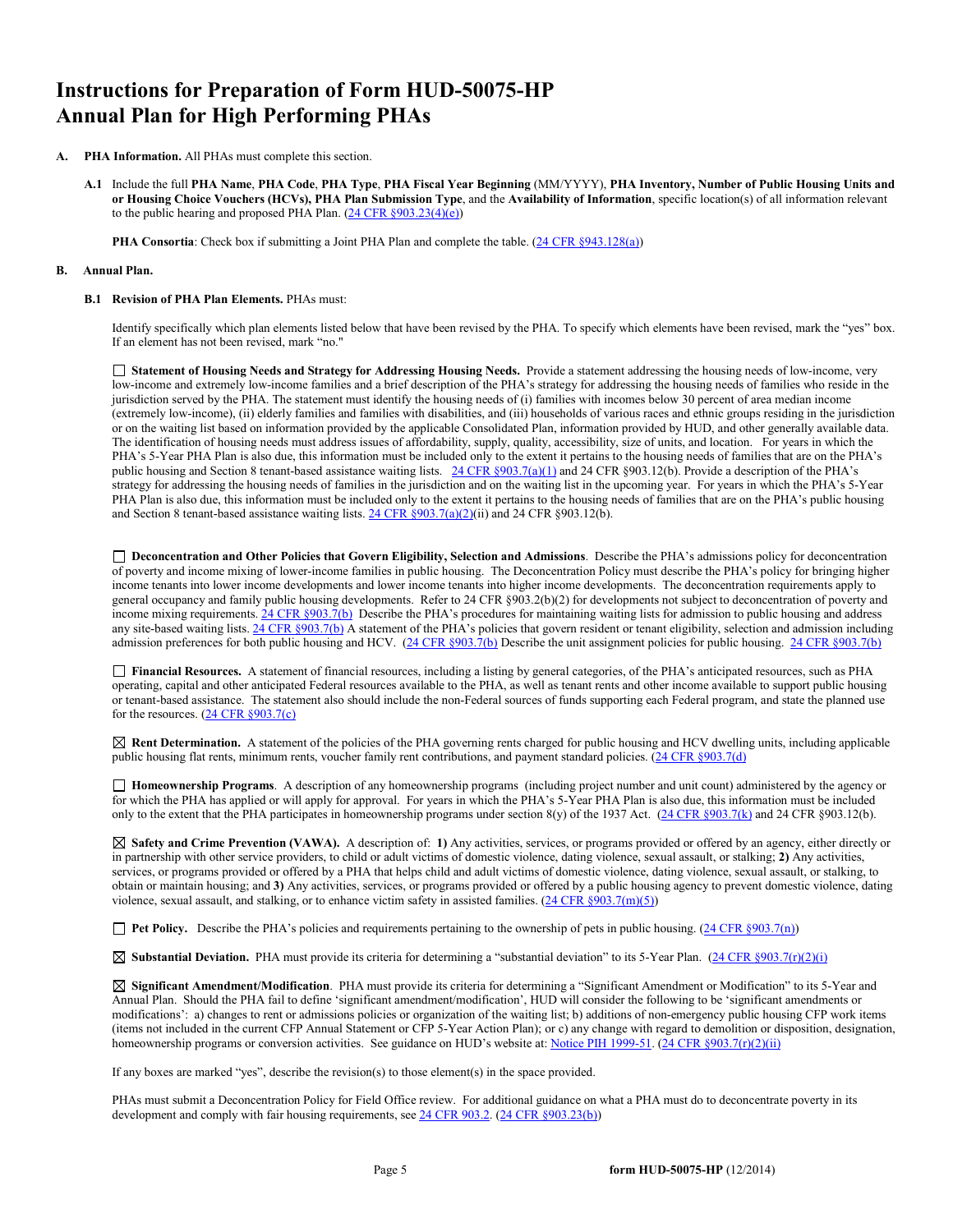**B.2** New Activities. If the PHA intends to undertake any new activities related to these elements or discretionary policies in the current Fiscal Year, mark "yes" for those elements, and describe the activities to be undertaken in the space provided. If the PHA does not plan to undertake these activities, mark "no."

 **Hope VI.** 1**)** A description of any housing (including project name, number (if known) and unit count) for which the PHA will apply for HOPE VI; and **2)** A timetable for the submission of applications or proposals. The application and approval process for Hope VI is a separate process. See guidance on HUD's website at[: http://www.hud.gov/offices/pih/programs/ph/hope6/index.cfm.](http://www.hud.gov/offices/pih/programs/ph/hope6/index.cfm) [\(Notice PIH 2010-30\)](http://www.hud.gov/offices/adm/hudclips/notices/pih/07pihnotices.cfm)

 **Mixed Finance Modernization or Development. 1)** A description of any housing (including name, project number (if known) and unit count) for which the PHA will apply for Mixed Finance Modernization or Development; and **2)** A timetable for the submission of applications or proposals. The application and approval process for Mixed Finance Modernization or Development is a separate process. See guidance on HUD's website at:

[http://www.hud.gov/offices/pih/programs/ph/hope6/index.cfm.](http://www.hud.gov/offices/pih/programs/ph/hope6/index.cfm) [\(Notice PIH 2010-30\)](http://www.hud.gov/offices/adm/hudclips/notices/pih/07pihnotices.cfm)

 **Demolition and/or Disposition.** Describe any public housing projects owned by the PHA and subject to ACCs (including name, project number and unit numbers [or addresses]), and the number of affected units along with their sizes and accessibility features) for which the PHA will apply or is currently pending for demolition or disposition; and (2) A timetable for the demolition or disposition. This statement must be submitted to the extent that approved and/or pending demolition and/or disposition has changed. The application and approval process for demolition and/or disposition is a separate process. See guidance on HUD's website at: [http://www.hud.gov/offices/pih/centers/sac/demo\\_dispo/index.cfm.](http://www.hud.gov/offices/pih/centers/sac/demo_dispo/index.cfm) [\(24 CFR §903.7\(h\)\)](http://ecfr.gpoaccess.gov/cgi/t/text/text-idx?c=ecfr&sid=13734845220744370804c20da2294a03&rgn=div5&view=text&node=24:4.0.3.1.3&idno=24#24:4.0.3.1.3.2.5.5)

**Conversion of Public Housing.** Describe any public housing building(s) (including project number and unit count) owned by the PHA that the PHA is required to convert or plans to voluntarily convert to tenant-based assistance; **2)** An analysis of the projects or buildings required to be converted; and **3)** A statement of the amount of assistance received to be used for rental assistance or other housing assistance in connection with such conversion. See guidance on HUD's website at[: http://www.hud.gov/offices/pih/centers/sac/conversion.cfm.](http://www.hud.gov/offices/pih/centers/sac/conversion.cfm) [\(24 CFR §903.7\(j\)\)](http://ecfr.gpoaccess.gov/cgi/t/text/text-idx?c=ecfr&sid=13734845220744370804c20da2294a03&rgn=div5&view=text&node=24:4.0.3.1.3&idno=24#24:4.0.3.1.3.2.5.5)

**Project-Based Vouchers.** Describe any plans to use HCVs for new project-based vouchers. [\(24 CFR §983.57\(b\)\(1\)\)](http://ecfr.gpoaccess.gov/cgi/t/text/text-idx?c=ecfr&sid=b44bf19bef93dd31287608d2c687e271&rgn=div5&view=text&node=24:4.0.3.1.24&idno=24#24:4.0.3.1.24.2.41.7) If using project-based vouchers, provide the projected number of project-based units and general locations, and describe how project-basing would be consistent with the PHA Plan.

**Other Capital Grant Programs** (i.e., Capital Fund Community Facilities Grants or Emergency Safety and Security Grants).

- **B.3 Progress Report.** For all Annual Plans following submission of the first Annual Plan, a PHA must include a brief statement of the PHA's progress in meeting the mission and goals described in the 5-Year PHA Plan.  $(24 \text{ CFR } \S 903.7(\text{r})(1))$
- **B.4 Most Recent Fiscal Year Audit.** If the results of the most recent fiscal year audit for the PHA included any findings, mark "yes" and describe those findings in the space provided.  $(24 \text{ CFR } \S 903.7(p))$

#### **C. Other Document and/or Certification Requirements**

.

- **C.1 Certification Listing Policies and Programs that the PHA has Revised since Submission of its Last Annual Plan.** Provide a certification that the following plan elements have been revised, provided to the RAB for comment before implementation, approved by the PHA board, and made available for review and inspection by the public. This requirement is satisfied by completing and submitting form HUD-50077 SM-HP.
- **C.2 Civil Rights Certification.** Form HUD-50077 SM-HP, *PHA Certifications of Compliance with the PHA Plans and Related Regulation*, must be submitted by the PHA as an electronic attachment to the PHA Plan. This includes all certifications relating to Civil Rights and related regulations. A PHA will be considered in compliance with the AFFH Certification if: it can document that it examines its programs and proposed programs to identify any impediments to fair housing choice within those programs; addresses those impediments in a reasonable fashion in view of the resources available; works with the local jurisdiction to implement any of the jurisdiction's initiatives to affirmatively further fair housing; and assures that the annual plan is consistent with any applicable Consolidated Plan for its jurisdiction. [\(24 CFR §903.7\(o\)\)](http://ecfr.gpoaccess.gov/cgi/t/text/text-idx?c=ecfr&sid=13734845220744370804c20da2294a03&rgn=div5&view=text&node=24:4.0.3.1.3&idno=24#24:4.0.3.1.3.2.5.5)
- **C.3 Resident Advisory Board (RAB) comments**. If the RAB provided comments to the annual plan, mark "yes," submit the comments as an attachment to the Plan and describe the analysis of the comments and the PHA's decision made on these recommendations. [\(24 CFR §903.13\(c\),](http://ecfr.gpoaccess.gov/cgi/t/text/text-idx?c=ecfr&sid=13734845220744370804c20da2294a03&rgn=div5&view=text&node=24:4.0.3.1.3&idno=24#24:4.0.3.1.3.2.5.9) [24 CFR §903.19\)](http://ecfr.gpoaccess.gov/cgi/t/text/text-idx?c=ecfr&sid=f41eb312b1425d2a95a2478fde61e11f&rgn=div5&view=text&node=24:4.0.3.1.3&idno=24#24:4.0.3.1.3.2.5.12)
- **C.4 Certification by State or Local Officials.** Form HUD-50077-SL, *Certification by State or Local Officials of PHA Plans Consistency with the Consolidated Plan*, must be submitted by the PHA as an electronic attachment to the PHA Plan. [\(24 CFR §903.15\)](http://ecfr.gpoaccess.gov/cgi/t/text/text-idx?c=ecfr&sid=929855241bbc0873ac4be47579a4d2bf&rgn=div5&view=text&node=24:4.0.3.1.3&idno=24#24:4.0.3.1.3.2.5.10)
- **D. Statement of Capital Improvements**. PHAs that receive funding from the Capital Fund Program (CFP) must complete this section. [\(24 CFR 903.7 \(g\)\)](http://ecfr.gpoaccess.gov/cgi/t/text/text-idx?c=ecfr&sid=0885bb33f96a064e6519e07d66d87fd6&rgn=div5&view=text&node=24:4.0.3.1.3&idno=24#24:4.0.3.1.3.2.5.5)
	- **D.1 Capital Improvements.** In order to comply with this requirement, the PHA must reference the most recent HUD approved Capital Fund 5 Year Action Plan. PHAs can reference the form by including the following language in Section C. 8.0 of the PHA Plan Template: "See HUD Form 50075.2 approved by HUD on 11/01/2019.

This information collection is authorized by Section 511 of the Quality Housing and Work Responsibility Act, which added a new section 5A to the U.S. Housing Act of 1937, as amended, which introduced the 5-Year and Annual PHA Plan. The 5-Year and Annual PHA Plans provide a ready source for interested parties to locate basic PHA policies, rules, and requirements concerning the PHA's operations, programs, and services, and informs HUD, families served by the PHA, and members of the public of the PHA's mission, goals and objectives for serving the needs of low- income, very low- income, and extremely low- income families.

Public reporting burden for this information collection is estimated to average 16.64 hours per response, including the time for reviewing instructions, searching existing data sources, gathering and maintaining the data needed, and completing and reviewing the collection of information. HUD may not collect this information, and respondents are not required to complete this form, unless it displays a currently valid OMB Control Number.

Privacy Act Notice. The United States Department of Housing and Urban Development is authorized to solicit the information requested in this form by virtue of Title 12, U.S. Code, Section 1701 et seq., and regulations promulgated thereunder at Title 12, Code of Federal Regulations. Responses to the collection of information are required to obtain a benefit or to retain a benefit. The information requested does not lend itself to confidentiality.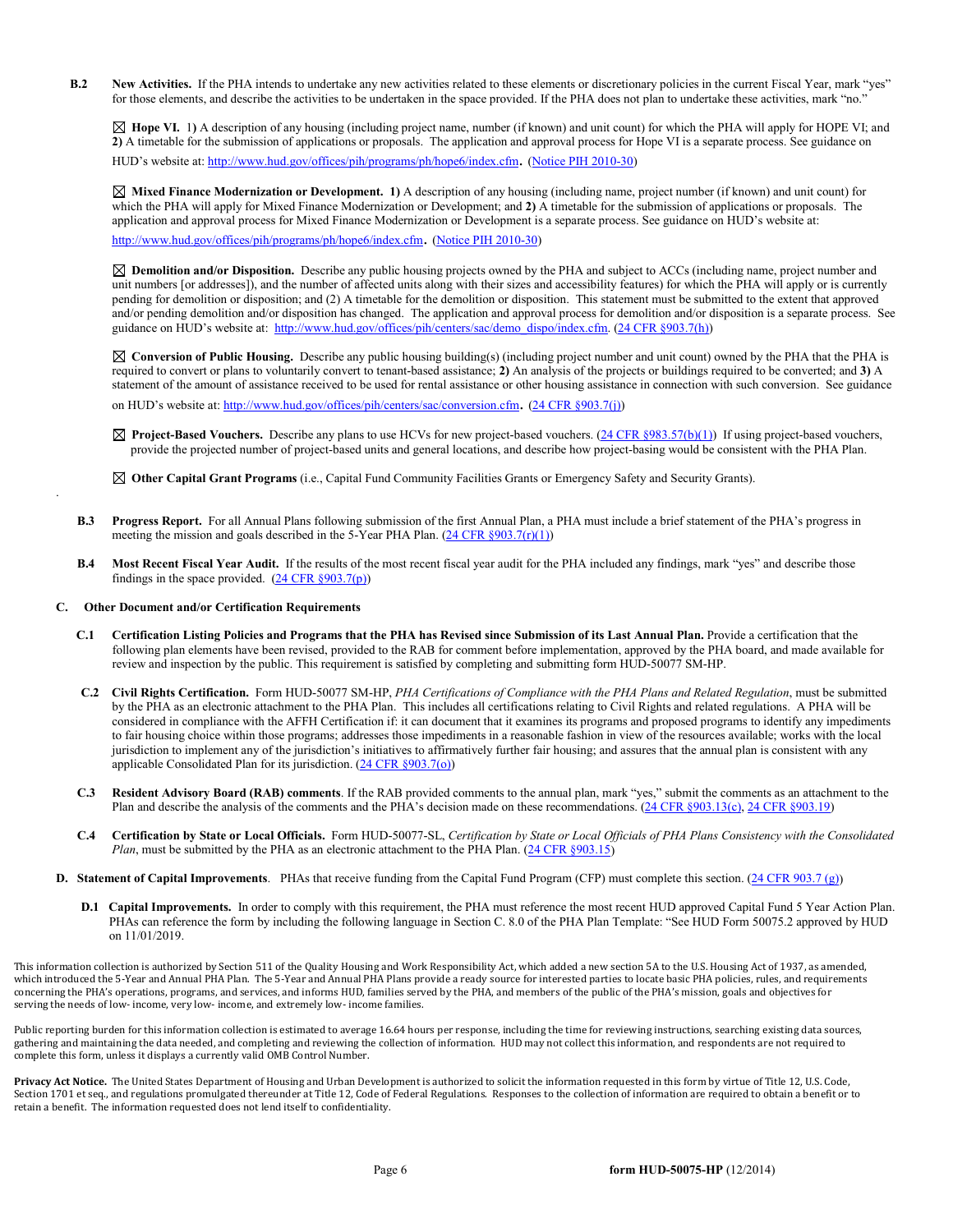### **Attachment B.1 - Revision of PHA Plan Elements**

**Significant Amendment or Modification**. Provide a statement on the criteria used for determining a significant amendment or modification to the 5-Year Plan.

#### **Definition of Substantial Deviation and Significant Amendment or Modification**

The Houston Housing Authority (HHA) considers any of the following to be a substantial deviation from the Agency's 5-year Plan and a significant amendment or modification to the Agency's Annual Plan. If any of the criterions are met, the HHA will submit a revised Plan(s) that satisfy all public process requirements. (Changes made to comply with new or revised HUD rules do not constitute significant deviation or modification from the Plans presently submitted. Revisions made to work items and activities contained in the Plan, to accommodate the loss of PFS subsidy or capital funds received from HUD as a result of inadequate appropriations, shall not be considered substantial deviation or significant modification from the present plans.

#### 5-Year Plan

- Complete deletion of a stated overall goal.
- Addition of an overall goal.
- Revisions to the HHA mission statement that deviates from the present commitments.

### Annual Plan

- Elective changes to rent, admissions, or tenant selection policies.
- Creation of new waiting lists, including site-based or sub-jurisdiction lists.
- Additions of non-emergency work items (items not included in current Capital Plan Annual Statement or 5-Year Action Plan).
- Changes in use of replacement reserve funds under the Capital Fund
- Any additions of activities or revisions to the demolition, disposition, designation, homeownership or conversions activities currently listed in the Plan.

### **Substantial Deviation**

As part of the Rental Assistance Demonstration (RAD), HHA is redefining the definition of a substantial deviation from the PHA Plan to exclude the following RAD-specific items:

- The decision to convert to either Project Based Rental Assistance or Project Based Voucher Assistance;
- Changes to the Capital Fund Budget produced as a result of each approved RAD Conversion, regardless of whether the proposed conversion will include use of additional Capital Funds;
- Changes to the construction and rehabilitation plan for each approved RAD conversion; and
- Changes to the financing structure for each approved RAD conversion.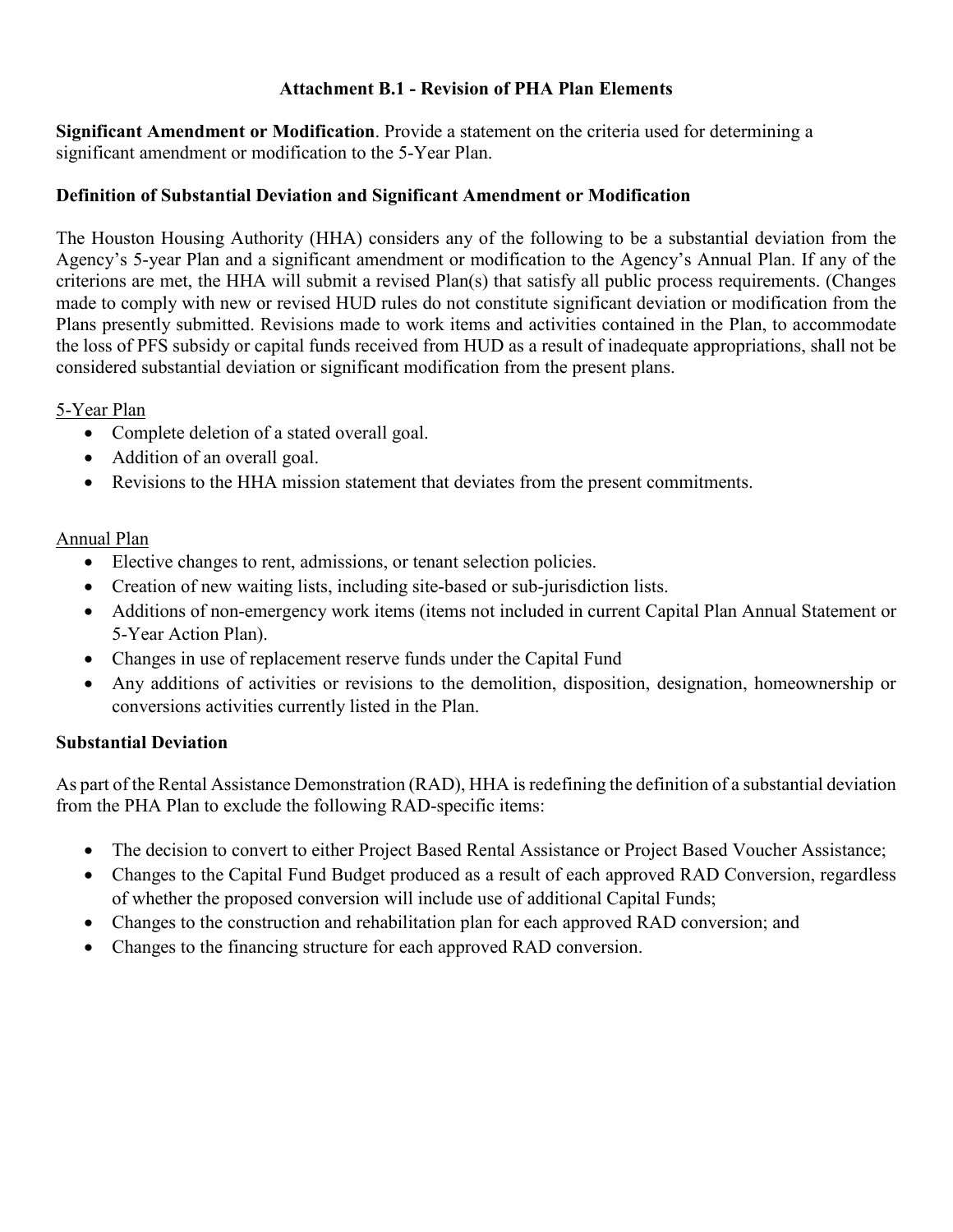# **FINANCIAL RESOURCES**

| <b>Grant/Program/Activity</b>                | <b>Expenditure</b> |
|----------------------------------------------|--------------------|
| Section 8 Program                            | \$152,292,598      |
| Public Housing Capital Fund<br>Program       | \$7,258,575        |
| <b>Public Housing Operations</b>             | \$16,244,081       |
| Self-Sufficiency (ROSS Grant)                | \$510,355          |
| Section 8 Mod Rehab – Admin<br>Fee           | \$2,749,289        |
| Section 8 New Construction -<br>Rent Subsidy | \$2,036,353        |
| Jobs Plus Grant                              | \$819,849          |
| Rapid Rehousing                              | \$1,894,436        |
| <b>TOTAL</b>                                 | \$183,805,536      |

\*July 1, 2018 - June 30, 2019

# **RENT DETERMINATION**

A statement of the policies of the PHA governing rents charged for public housing and HCV dwelling units.

Public Housing Rents are outlined in detail in the ACOP (pages 29-30).

Housing Choice Voucher participants' computation of Total Tenant Payment and Determination of Rent is outlined in detail on pages 49-51 of the Administrative Plan.

# **SAFETY AND CRIME PREVENTION**

For public housing only, describe the PHA's plan for safety and crime prevention to ensure the safety of the public housing residents. The statement must include: (i) A description of the need for measures to ensure the safety of public housing residents; (ii) A description of any crime prevention activities conducted or to be conducted by the PHA; and (iii) A description of the coordination between the PHA and the appropriate police precincts for carrying out crime prevention measures and activities.

(i) The HHA collects data of incident and arrest reports that will inform the need for measures to ensure safety of public housing residents.

(ii) In addition to services provided by Houston Police Department, the HHA has a contract with Harris County Sheriff Precinct 6 for 19 deputies, 3 sergeants and 1 lieutenant who patrol the public housing sites. The HHA also employs a full-time fraud investigator who liaisons with the Houston Police Department and runs a Fraud Hotline that collects information on suspicious activity at any properties where HHA residents live. Also the HHA along with local law enforcement has regular community/safety meetings where information is shared and safety tips and literature is handed out to the residents.

(iii) The HHA remains in contact with municipal, county, and federal law enforcement. These contacts are with regards to crimes, wanted persons and arrests made at all HHA sites. The HHA also use information from these agencies for crime prevention measures and activities. HHA also has a law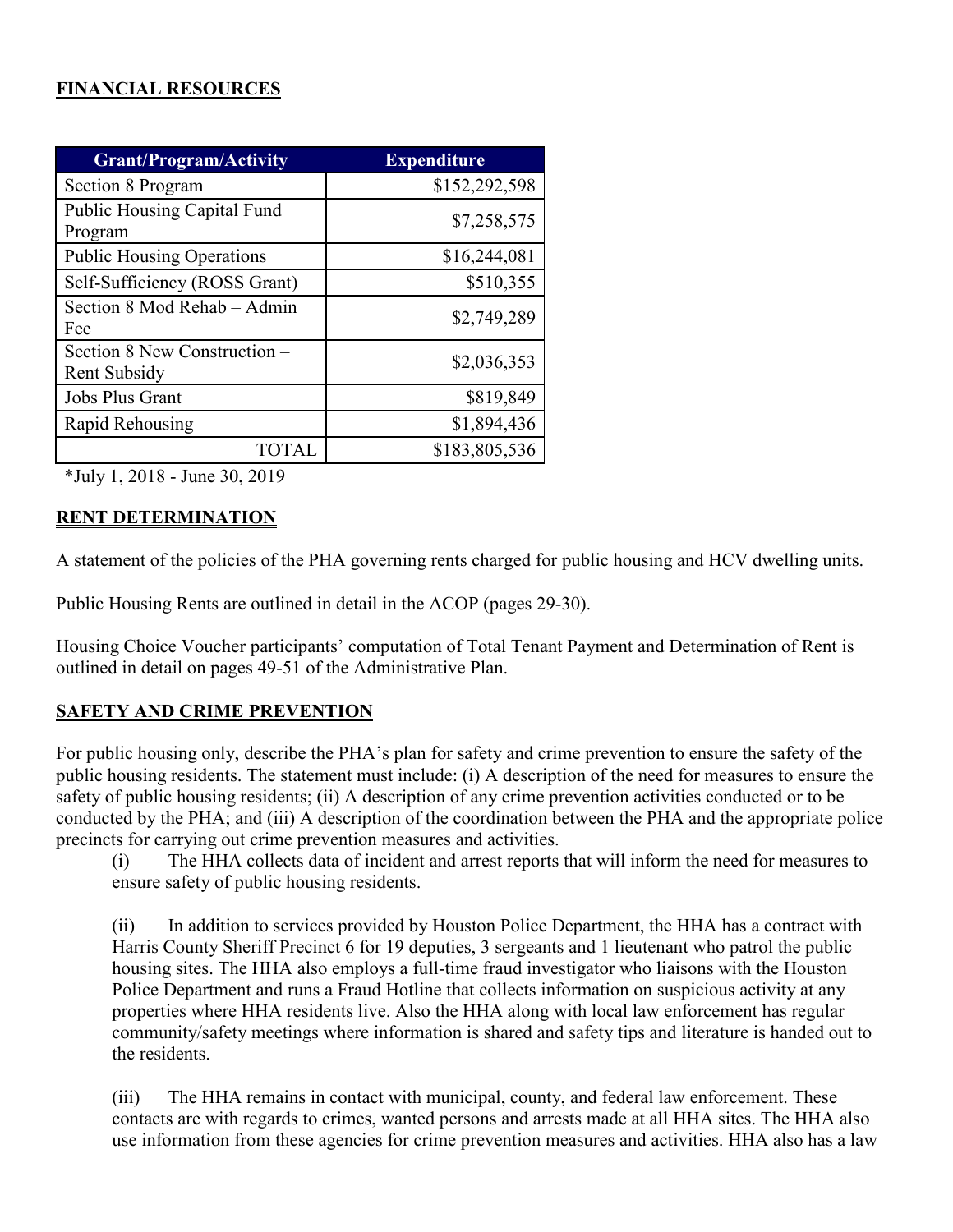enforcement officer who acts as the community service liaison officer providing crime prevention education and information to residents.

# **Family Communities Crime & Safety Prevention – ARMED Security**

The Houston Housing Authority ("Housing Authority") is currently governed by the Housing Authorities Law, codified in Section 392 of the Texas Local Government Code. It is a unit of government and its functions are essential governmental functions. It operates and manages its housing developments to provide decent, safe, sanitary and affordable housing to low income families, the elderly, and the disabled, and implements various programs designed and funded by HUD. The Housing Authority is a Public Housing Agency.

The Housing Authority maintains contractual arrangements with HUD to manage and operate its low rent public housing program and administers the Section 8 Housing Choice Voucher Programs. The Housing Authority programs are federally funded along with development grants and rental income.

The Houston Housing Authority has an inter-governmental agreement with Harris County Sheriff Precinct 6, a local law enforcement entity to provide security for its affordable family housing communities. The Harris County deputies or fully license peace officers of the State of Texas with all police powers to include arrest, search and seizer.

Deputies (officers) are certified to arrest and incarcerate criminals and licenses to hold offenders wanted by other law enforcement agencies. The inter-governmental agreement with Harris County Precinct 6 stipulates each assigned community will be covered with random patrol from the hours of 2:00 p.m. to 6:00 a.m., seven (7) days a week unless it's cost prohibitive to the Housing Authority in which case the hours will be negotiated. Precinct 6 has agreed to shift hours of coverage based upon need and criminal activity within five (5) days' receipt of written request from the Housing Authority designated representative. Precinct 6 has a designated official who will act as coordinator of the commissioned peace officers working for the Housing Authority. The term of the agreement shall remain in effect for one year and the Housing Authority will evaluate the overall impact of having Harris County Precinct 6 deputies for continued business/service.

The security guards shall perform, but not be limited to the following:

- Patrol interior and exterior of buildings, grounds, and Housing Authority vehicles at random intervals.
- Report any maintenance problems to the property manager.
- Complete Daily Security Report forms and ensure all activity occurring during shirt is recorded to include, but not be limited to, any unusual and suspicious activity.
- Randomly check all boxes and containers taken out of the building to ensure Housing Authority property is not removed by unauthorized personnel.
- Report any hazardous safety condition.
- Check and record ID of individuals visiting who are not accompanied by a resident.

Security services shall be provided Sunday through Saturday, seven (7) days a week for a total of twelve (12) hours per day, per location between the hours of 6:00 p.m. to 6:00 a.m. as requested by the Housing Authority. All security guards utilized shall meet the following requirements:

- Be knowledgeable of the specification requirements and Housing Authority instructions to ensure strict compliance with the requirements is maintained.
- Be able to walk unassisted a minimum of 300 yards, climb stairs, and be able to lift and carry 20 pounds.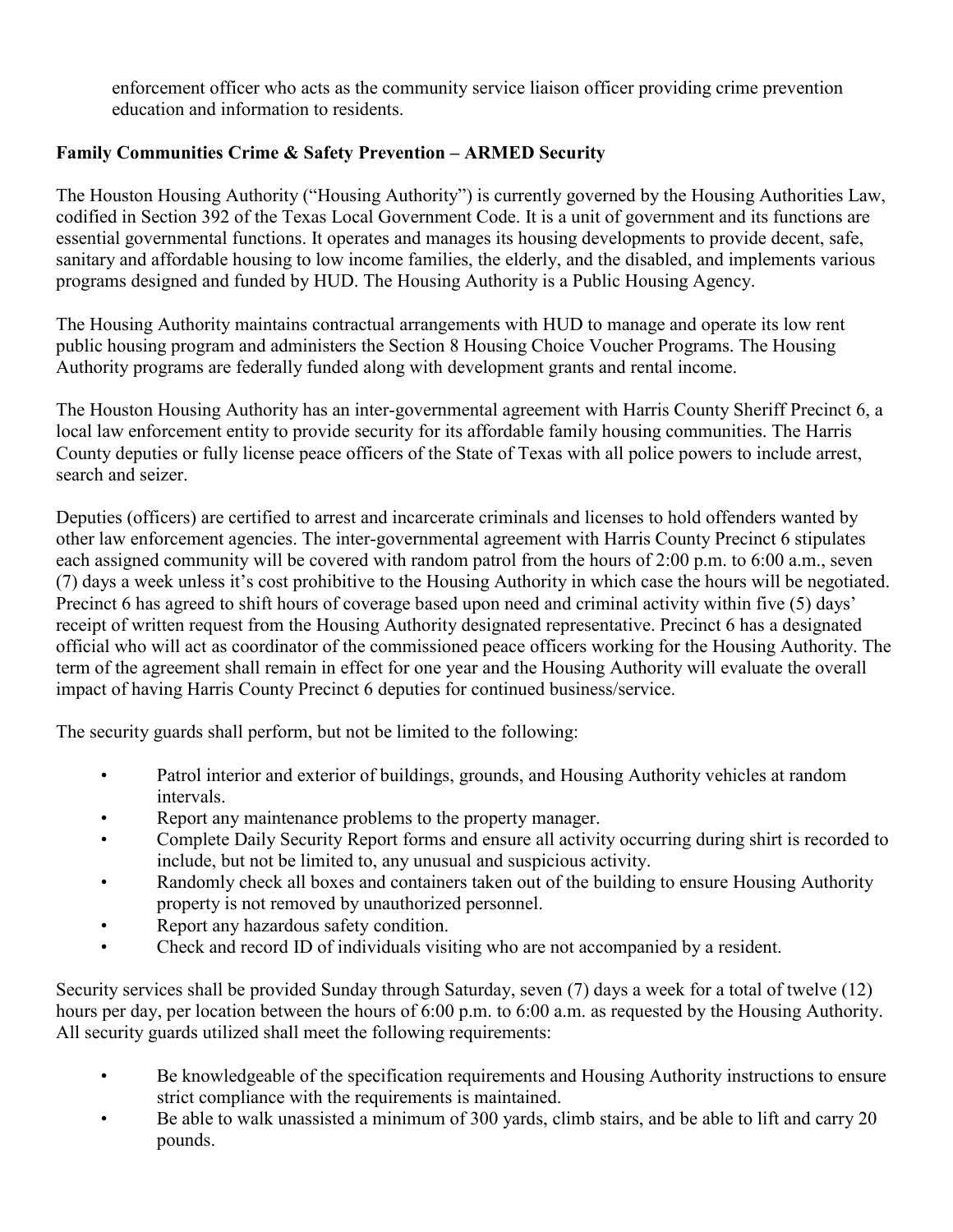- Be qualified and licensed to carry any type of non-lethal weapons, such as baton, chemical spray, etc.
- Carry of non-lethal weapons shall be only as authorized by the Housing Authority.

Upon approval to carry non-lethal weapons, the vendor shall furnish proof to Housing Authority verifying security guards are qualified and have been trained.

## **Elderly & Disabled Communities: UARMED Security**

The Houston Housing Authority procured services of Blackhawk Security Inc., a licensed and qualified security guard company that provides on- site security services for Lyerly Elderly Housing Development located at 75 Lyerly, Houston, TX 77022, Telephone Road Elderly Housing Development located at 6000 Telephone Road, Houston, TX 77087, and Bellerive Elderly Housing Development located at 7225 Bellerive, Houston, TX 77036.

### **Domestic Violence**

The Houston Housing Authority is committed to preserving the peaceful enjoyment of all communities. HHA is cognizant of actions that may pose a threat related to domestic violence, dating violence or stalking. In compliance with the Violence Against Women Act and Justice Department Reauthorization Action of 2013 (VAWA) HHA will not terminate the lease or evict victims of criminal activity related to their victimization.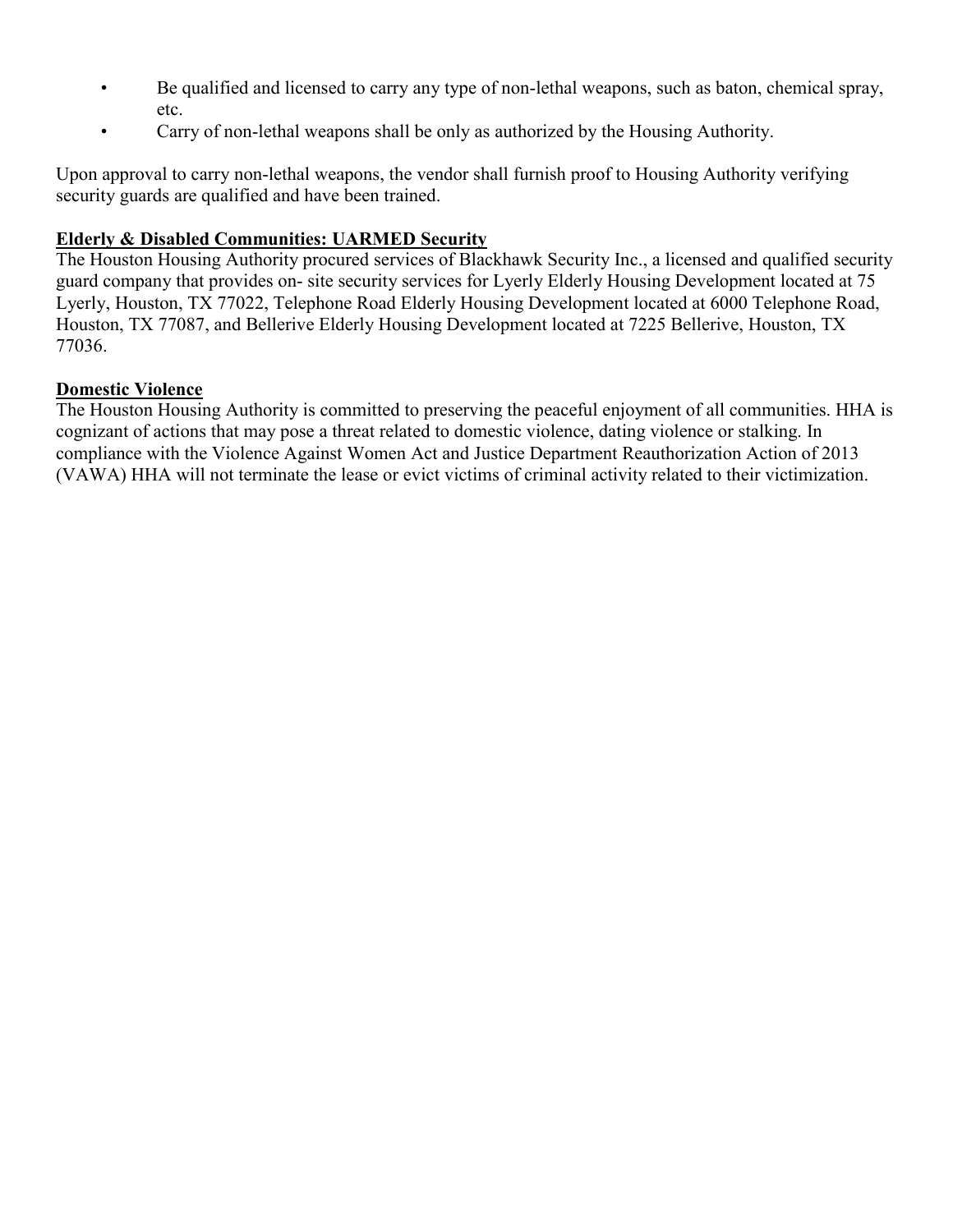### **Attachment B.2 -New Activities**

- (a) Does the PHA intend to undertake any new activities related to the following in the PHA's current Fiscal Year? Y N
- $\boxtimes \square$  Hope VI or Choice Neighborhoods.
- $\overline{\boxtimes}$   $\overline{\Box}$  Mixed Finance Modernization or Development.<br> $\overline{\boxtimes}$   $\Box$  Demolition and/or Disposition.
- $\boxtimes$   $\Box$  Demolition and/or Disposition.<br> $\Box$   $\boxtimes$  Conversion of Public Housing t
- ◯ ⊠ Conversion of Public Housing to Tenant Based Assistance.<br>⊠ ◯ Conversion of Public Housing to Project-Based Assistance
	- Conversion of Public Housing to Project-Based Assistance under RAD.
- $\boxtimes$   $\Box$  Project Based Vouchers.<br> $\boxtimes$   $\Box$  Units with Approved Vac
	- Units with Approved Vacancies for Modernization.

 $\boxtimes$   $\Box$  Other Capital Grant Programs (i.e., Capital Fund Community Facilities Grants or Emergency Safety and Security Grants).

(b) If any of these activities are planned for the current Fiscal Year, describe the activities. For new demolition activities, describe any public housing development or portion thereof, owned by the PHA for which the PHA has applied or will apply for demolition and/or disposition approval under section 18 of the 1937 Act under the separate demolition/disposition approval process. If using Project-Based Vouchers (PBVs), provide the projected number of project-based units and general locations, and describe how project basing would be consistent with the PHA Plan.

#### **CHOICE NEIGHBORHOODS**

For FY 2020, the Houston Housing Authority will apply for a Choice Neighborhoods Planning Grant for Cuney Homes or Kelly Village.

The three core goals of Choice Neighborhoods, include:

- Housing through the replacement of obsolete public housing with financially viable, energy efficient, mixed-income housing that is integrated into a larger program of neighborhood reinvestment.
- People creating and enhancing opportunities for Cuney Homes residents to improve their health, safety, educational and employment opportunities; and
- Neighborhood transforming a disconnected, high-poverty area to a highly desirable mixed-use residential neighborhood.

#### **MIXED FINANCE/MODERNIZATION OR DEVELOPMENT**

The Houston Housing Authority completed construction on the following development New Construction of approximately 154 units located on a site at 306 Crosstimbers in Independence Heights. 36 units receive the benefit of ACC Subsidy, and several tenant-based voucher-assisted households reside there as well.

The Houston Housing Authority applied for and received Mixed Finance Development for the following properties:

- 1. New Construction of approximately 150 units located on a site at the former METRO Park and Ride lot in Acres Homes at North Shepard and Veterans Memorial. A portion of units will may receive the benefit of ACCSubsidy.
- 2. New Construction of approximately 233 units located on a site at 2640 Fountain View. A portion of units will receive the benefit of ACC Subsidy.
- 3. New Construction of approximately 31 units located on a site in the Fifth Ward near the intersection of Lyons and Worms. The units will receive the benefit of ACC Subsidy.

The Houston Housing Authority applied for Mixed Finance Development and entered into a contract to provide ACC subsidy through acquisition for the following properties: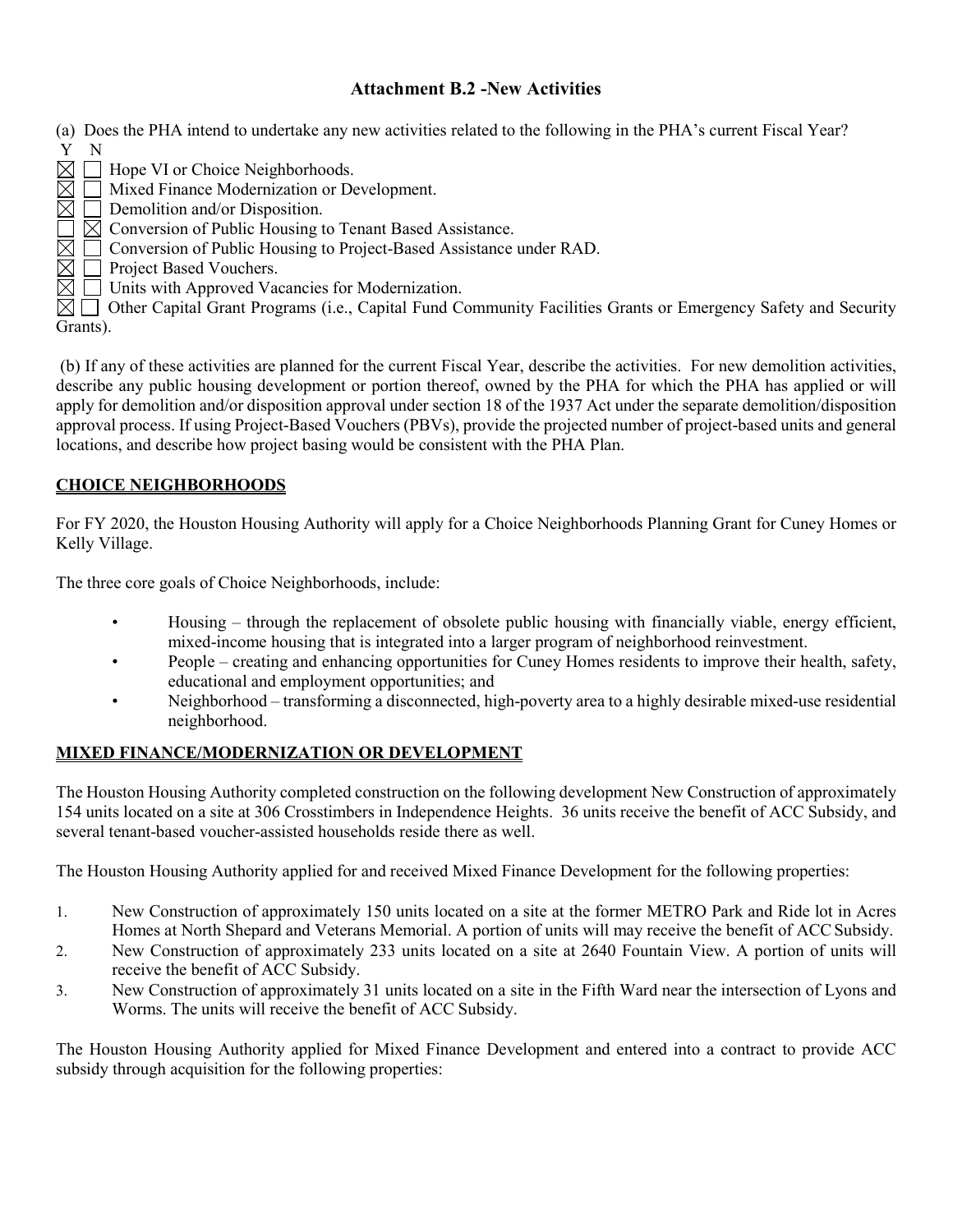#### 1. Mansions at Turkey Creek (25 units)

HHA is also exploring mixed finance modernization of its existing portfolio through a variety of financing options including those available under Section 18, Low-Income Tax Credits and RAD.

HHA entered into contract with Texas General Land Office (GLO) to develop tax credit and mixed -finance units using CDBG disaster recovery funds. During the FY 2019 plan year, HHA anticipates more disaster recovery money and intends to pursue a number of new mixed finance developments using CDBG disaster recovery funds in the plan year and beyond. Sites at the intersection of Crosstimbers and N. Main, a site on North Shepard at the intersection of Veterans Memorial neat the METRO park and Ride, replacement units on Lyons Avenue (Kelly II) are in planning stages for development with some Public Housing units. HHA will also consider options for redeveloping Irvinton. The HHA has recently completed an updated appraisal of the property located at 2636 Fountain View. The appraisal stated that the highest and best use for this property was for a multi-family development. This appraisal will allow the HHA to continue its pursuit of financing alternatives.

As part of its mission to expand affordable housing, HHA is reviewing several opportunities to purchase land in opportunity areas including Census Tract 4312.02 and to acquire units at existing tax credit developments whereby 10-20% of units therein would be converted to ACC. The Houston Housing Authority may commit public housing operating reserves, including but not limited to the proceeds from the disposition of public housing properties, with HUD's approval under the Operating Fund Financing Program for eligible mixed finance development transactions or Replacement Housing Fund (RHF).

#### **DEMOLITION AND/OR DISPOSITION**

HHA has been going through the process with TXDOT to explain their interest in taking all of Clayton Homes (270 units) and a portion of Kelly Village (approximately 318 Units) for the expansion of nearby freeways. The process will be conducted through TXDOT's eminent domain authority, which is subject to the Uniform Relocation Act (URA).

As a result of Hurricane Harvey HHA submitted an emergency Section 18 application for 14 buildings consisting of 112 units at Clayton Homes (TX00500004) that were flooded during the storm. Additionally, HHA will submit a demolition application for one building consisting of 10 units at Irvinton Village (TX00500007).

HHA has been aware of TXDOT's interest in acquiring Clayton Homes since early 2017. After completing appraisals, TXDOT and HHA began negotiating in early 2019. TXDOT's first offer was based on those appraisals, which HHA rejected as inadequate as its goal is to replace the 296 units that will be taken with new replacement units. After continued negotiations, HHA and TXDOT have agreed to an amount that will be adequate to replace the lost units.

The Letter Agreement spells out terms and conditions surrounding the taking and will form the basis for the settlement. Once HHA has executed the document, TXDOT will begin its internal process to have the funds put into escrow pending HUD approval of the disposition application.

HHA is confident that its settlement with TXDOT is a fair deal for HHA and the residents of Clayton Homes. Currently, Clayton Homes is an older property with high capital needs that was partially damaged by Hurricane Harvey. This settlement will allow HHA to replace all of the units with modern units, while adding additional affordable and market units. TXDOT has agreed that the replacement units may be spread out to multiple locations, allowing HHA to build mixedincome housing instead of concentrating all of the replacement units in one location.

HHA will need to file an application with HUD to have the Federal Declaration of Trust removed and allow the disposition to move forward. HUD must consent to the taking. The process for gaining HUD approval is outline HUD PIH Notice 2012-8. The first step in the process is showing Board support for the settlement, which this resolution will do. Tenants have been met with multiple times to explain the possibility of the taking. HHA will be having another meeting with tenants to update them on the taking. At these meetings, tenants have generally been in favor of the taking, as those who are eligible will receive tenant protection vouchers. After the settlement letter is executed, HHA will also be providing written notice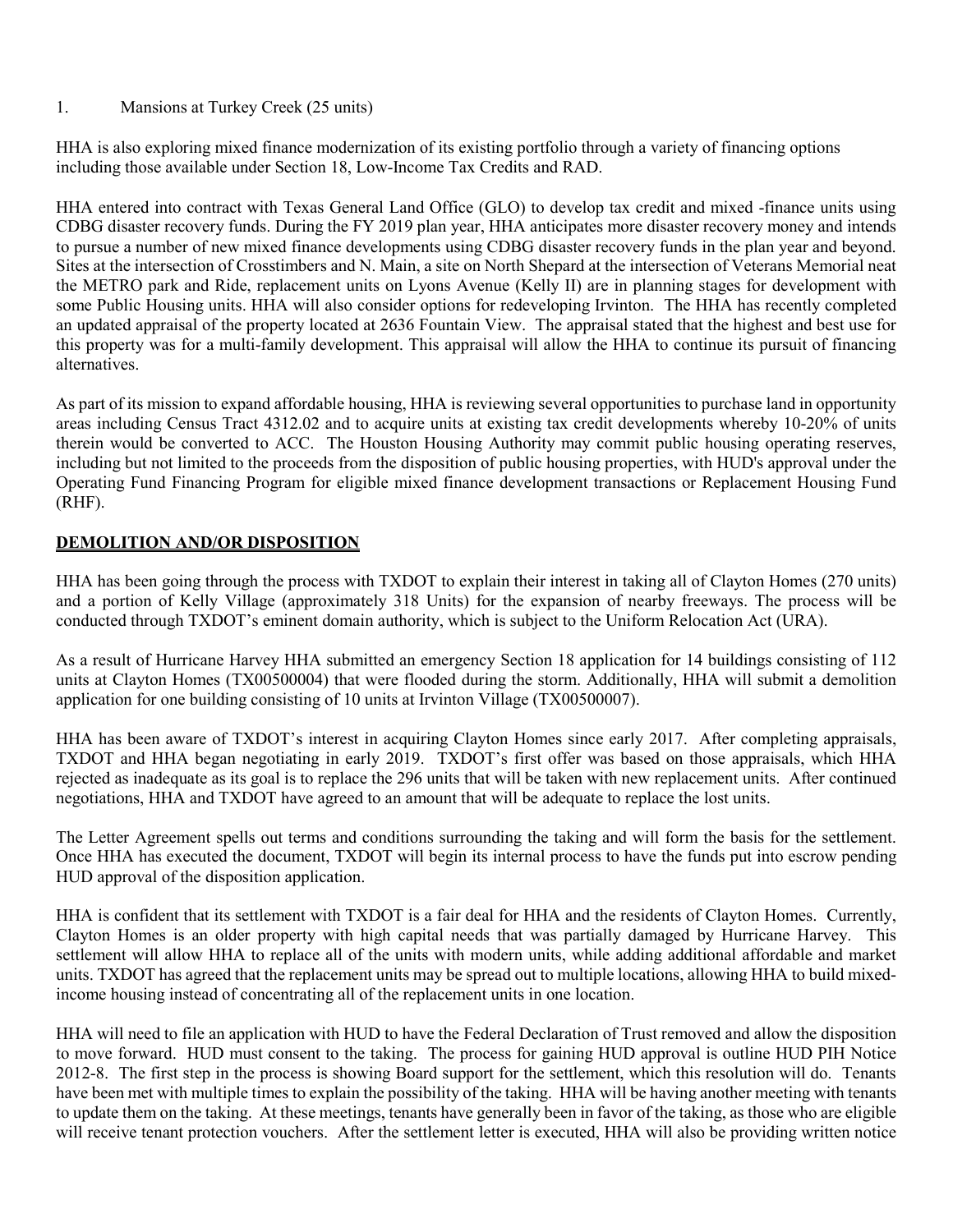#### **CONVERSION OF PUBLIC HOUSING TO PROJECT-BASED ASSISTANCE UNDER RAD**

HHA has almost completed our first Rental Assistance Demonstration (RAD) Project-Based Voucher (PBV) straight conversion for HRI/Victory Place. HHA is also going through the RAD-PBV conversion process with HUD for our APV/HOAPV developments, which will include an application for 4% tax credits in January 2020 and possibly state historic tax credits as well. HHA used the feasibility analysis for our consideration to convert its entire portfolio through RAD. HHA is amending its PHA Plan because our Board of Commissioners passed a resolution on July 16, 2019, authorizing HHA to execute all necessary documents to submit a portfolio-wide application to HUD under its Rental Assistance. Information related to the Public Housing Development(s) HHA selected for RAD are in Attachment B. Below, please find specific information related to the Public Housing Development(s) selected for RAD:

| <b>AMP</b>     | <b>Project Number &amp;</b><br><b>Name</b> | <b>PHA</b><br><b>Units</b> | Financing<br><b>Strategy</b>               |  | Projected<br><b>Closing</b> | <b>Notes</b>                                     |  |
|----------------|--------------------------------------------|----------------------------|--------------------------------------------|--|-----------------------------|--------------------------------------------------|--|
|                |                                            |                            | <b>Current RAD CHAPs</b>                   |  |                             |                                                  |  |
| 12             | TX005000017<br><b>Victory Apartments</b>   | 100                        | Straight<br>Conversion                     |  | Oct. 2019                   | 100% RAD; Bundle HRI &<br>Victory                |  |
| $\overline{3}$ | TX005000003<br>Historic Rental             | 40                         | Straight<br>Conversion                     |  | Oct. 2019                   | 100% RAD; Bundle HRI &<br>Victory                |  |
| 9              | TX005000002<br>Allen Parkway<br>Village    | 278                        | TE Bonds / 4%<br><b>LIHTC</b>              |  | <b>Mar 2020</b>             | 100% RAD; Bundle APV &<br><b>HOAPV</b>           |  |
| 15             | TX005000016<br>Historic Oaks APV           | 222                        | TE Bonds / 4%<br><b>LIHTC</b>              |  | Mar 2020                    | 100% RAD; Bundle APV &<br><b>HOAPV</b>           |  |
| <b>Total</b>   |                                            | 640                        |                                            |  |                             |                                                  |  |
|                | <b>RAD Portfolio Application--Phase I</b>  |                            |                                            |  |                             |                                                  |  |
| 20             | TX005000020<br><b>Sweetwater Point</b>     | 26                         | Straight<br>Conversion                     |  | 2022                        | 100% RAD; Waiting for<br>Investor exit in 2021   |  |
| $\overline{4}$ | TX005000019<br><b>Kennedy Place</b>        | 108                        | TE Bonds / 4%<br><b>LIHTC</b>              |  | early 2021                  | 100% RAD; Bundle Kennedy<br>and Fulton           |  |
| $\overline{2}$ | TX005000011<br>Fulton Village              | 108                        | TE Bonds / 4%<br><b>LIHTC</b>              |  | early 2021                  | 100% RAD; Bundle Kennedy<br>and Fulton           |  |
| 17             | TX005000008<br>Heatherbrook                | 53                         | Straight<br>Conversion                     |  | early 2021                  | 100% RAD; Waiting for<br>Investor exit $(2020?)$ |  |
| 8              | TX005000013<br>Bellerive                   | 210                        | TE Bonds / 4%<br><b>LIHTC</b>              |  | late 2021                   | 75% RAD/25% PBV                                  |  |
| <b>Total</b>   |                                            | 505                        |                                            |  |                             |                                                  |  |
|                |                                            |                            | <b>RAD Portfolio Application--Phase II</b> |  |                             |                                                  |  |
| $\tau$         | TX005000015<br>Oxford Place                | 230                        | TE Bonds / 4%<br><b>LIHTC</b>              |  | 2022                        | 100% RAD; Waiting for<br>Investor exit in 2021   |  |
| 14             | TX005000018<br>Lincoln Park                | 200                        | TE Bonds / 4%<br><b>LIHTC</b>              |  | 2022                        | 100% RAD; Waiting for<br>Investor exit in 2023   |  |
| 18             | TX005000012<br>Lyerly                      | 199                        | TE Bonds / 4%<br><b>LIHTC</b>              |  | 2022                        | 75% RAD/25% PBV                                  |  |

#### **Houston Housing Authority Proposed RAD Portfolio-Wide Staging**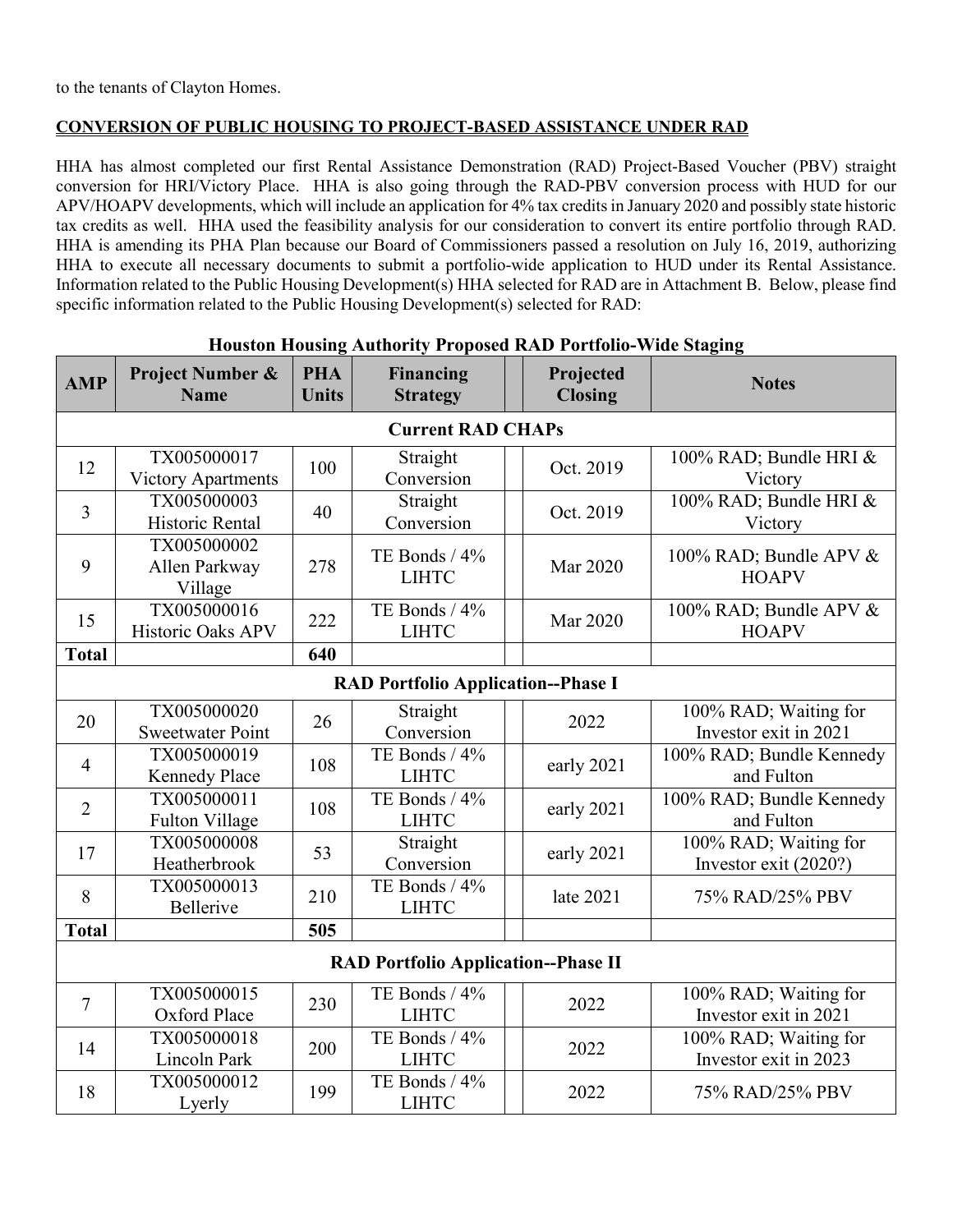|              | TX0050000<br>Ewing                 | 40  | 9% LIHTC                 | 2022        | 100% RAD (for PHA units);<br>mixed-income       |
|--------------|------------------------------------|-----|--------------------------|-------------|-------------------------------------------------|
|              | TX005000009<br><b>Forest Green</b> | 100 | TE Bonds $/4\%$<br>LIHTC | late $2020$ | 75% RAD/25% PBV (or<br><b>Section 18 Dispo)</b> |
| <b>Total</b> |                                    | 669 |                          |             |                                                 |

The HHA will be converting to Project Based Vouchers or Project Based Rental Assistance under the guidelines of PIH Notice 2012-32, REV-1 and any successor Notices. Upon conversion to Project Based Vouchers or Project Based Rental Assistance the Authority will adopt the resident rights, participation, waiting list and grievance procedures listed in (For conversions to PBV: Section 1.6 of PIH Notice 2012-32, REV-2; and Joint Housing PIH Notice H-2014-09/PIH-2014-17; For conversions to PBRA: Section 1.7 of PIH Notice 2012-32, REV-2; and Joint Housing PIH Notice H-2014-09/PIH-2014-17).

For its four pending RAD-PBV conversions – HRI, Victory Place, APV, HOAPV developments - HHA will use Capital Funds and/or Replacement Housing Factor funds to pay off the debt on its Energy Services Companies (ESCos). Replacement Housing Factor funds will also be used to adjust RAD rents for conversion of HRI/Victory Place and/or APV/HOPV. HHA also plans to use Capital Funds to pay off the debt on its Energy Services Companies (ESCos) for its other properties listed below, prior to closing under RAD. At this point in time, \$1,027,977.67 in Capital Funds will be used to payoff and remove HRI and Victory Place from the ESCO note. Because the RAD conversions for APV/HOAPV will not take place until next year, the amounts to payoff and remove these properties from the ESCO note cannot be estimated.

Additionally, the HHA certifies that it is currently compliant with all fair housing and civil rights requirements, including those imposed by any remedial orders or agreements. RAD was designed by HUD to assist in addressing the capital needs of public housing by providing HHA with access to private sources of capital to repair and preserve its affordable housing assets. Please be aware that upon conversion, the Authority's Capital Fund Budget will be reduced by the pro rata share of Public Housing Developments converted as part of the Demonstration, and that HHA may also borrow funds to address their capital needs. The HHA intends to contribute Operating Reserves, Capital Funds, and/or Replacement Housing Factor (RHF) Funds. The HHA currently has debt under an Energy Performance Contract and will be working with Bank of The Ozarks to address outstanding debt issues, which may result in additional reductions of capital or operating funds.

If needed, HHA will prepare and publish a significant amendment or update its Annual/5-year Plan at the appropriate time to comply with the requirements in 2012-32, REV-3, Attachment C.

The property owner of a Moderate Rehabilitation development - Southlawn Palms Apartments located at 7006 Scott St, Houston, TX 77021 – expressed an interest in possibly converting under HUD's Rental Assistance Demonstration. HHA will work with the property owner to help educate them about conversion under RAD and to help facilitate this transaction if so desired.

#### **Project-based Vouchers**

HHA currently operates a project-based voucher (PBV) program and plans to continue working with community partners to identify specific target populations to be served through further project-basing of vouchers. The HHA intends to issue additional RFPs in the coming year to expand housing opportunities.

#### **Capital Fund and Capital Fund Reserves**

Under the law, HHA may create a replacement reserve for its public housing developments through the use of its Capital Fund(s), in order to fund capital activities in amounts necessary to satisfy anticipated capital needs in in its Capital Fund 5-Year Plan. A replacement reserve is an essential component for modernization of any property, including public housing.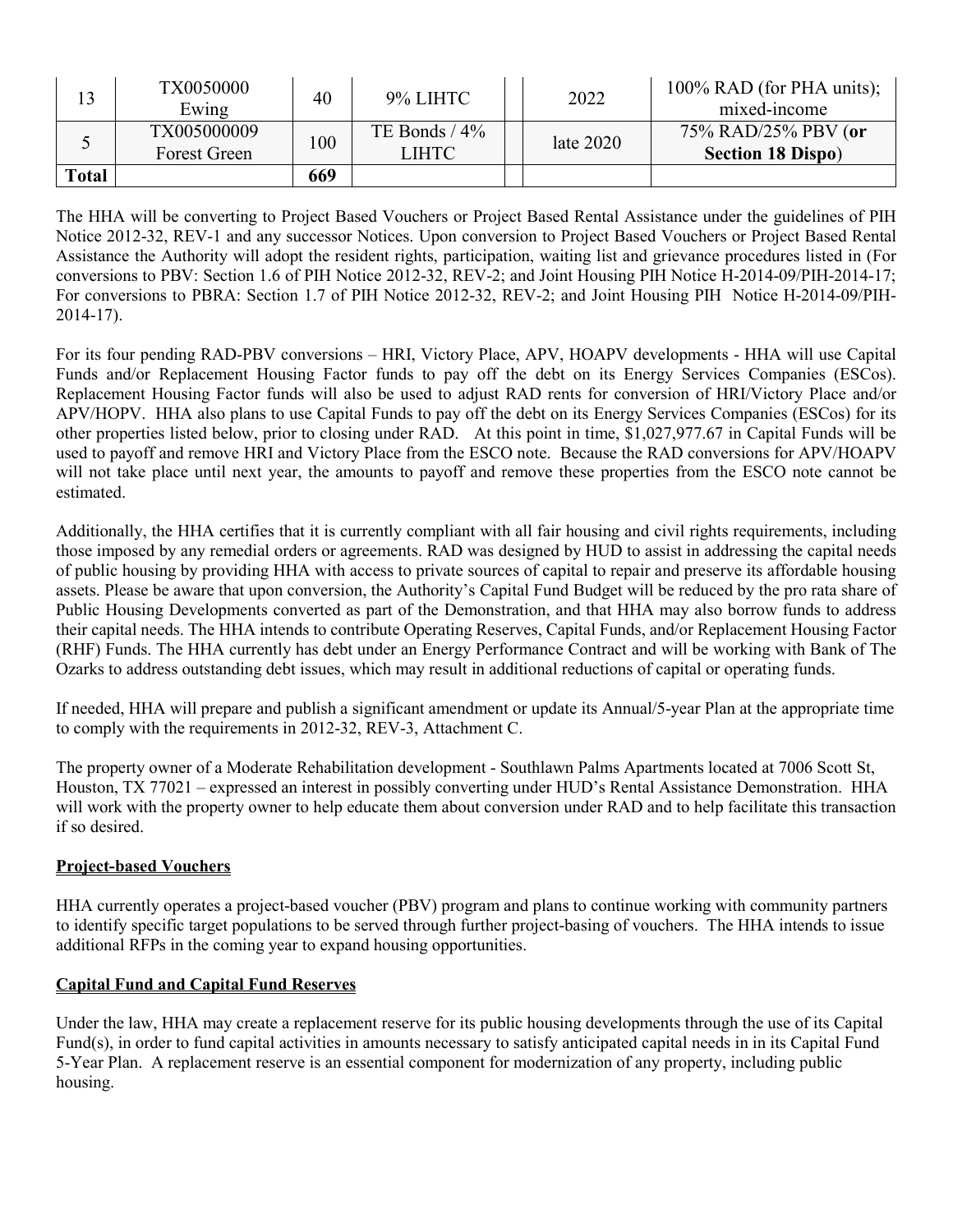### **Fungibility of Operating Funds for a Replacement Reserve in Public Housing Developments**

Under the law, HHA may transfer 20 percent of its Operating Fund into a replacement reserve, without the obligation deadlines that apply to current capital funds.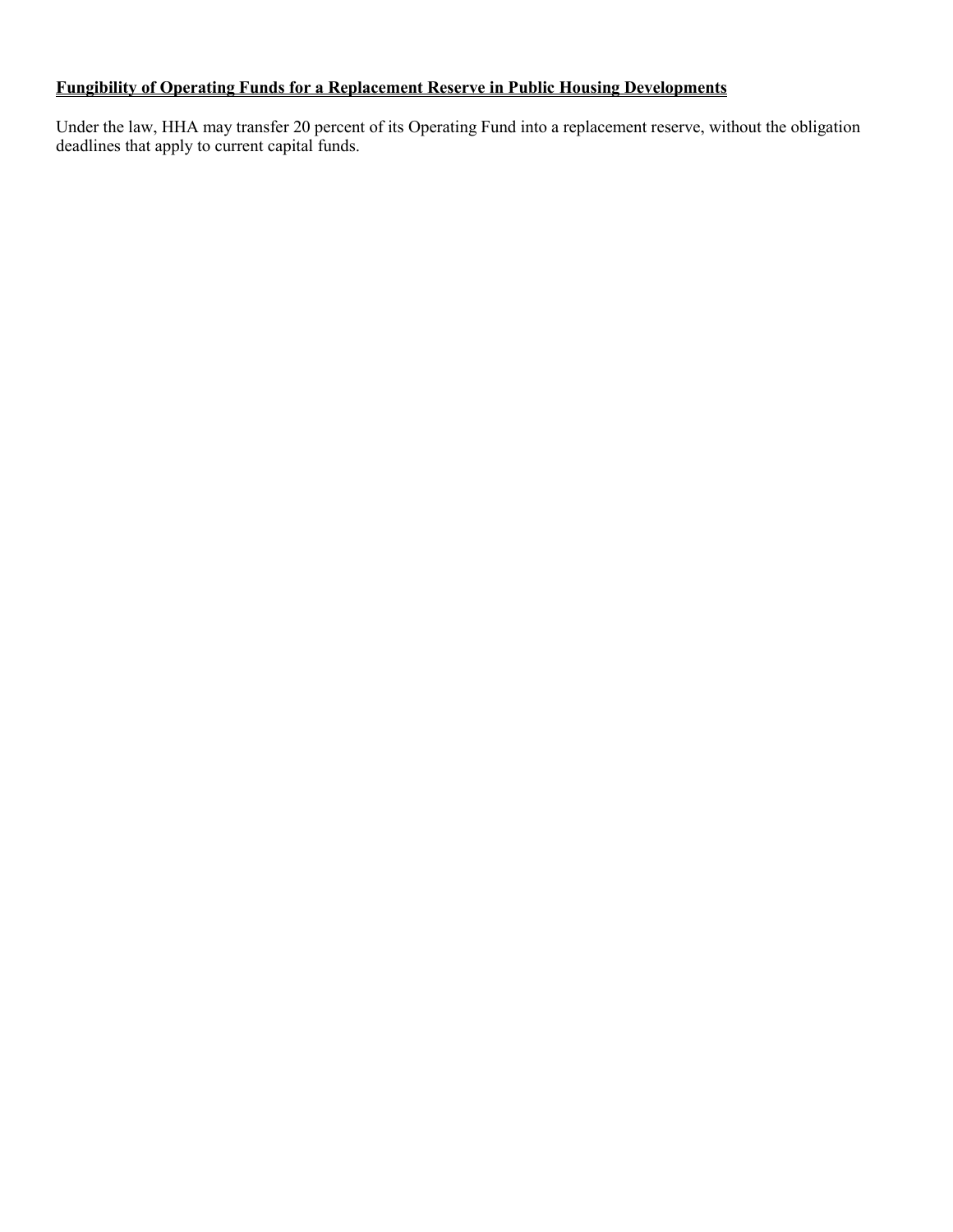#### **Attachment B.3 – Progress Report**

#### **Progress Report. Include a report on the progress the PHA has made in meeting the goals and objectives described in the previous 5-Year Plan.**

#### **HHA Goal: Expand efforts to ensure equal opportunity in housing.**

Strategy: Reducing language barriers that may hinder access to programs it administers.

Progress: HHA has existing staff that have the ability to speak, read, and translate in various languages. This action item focuses on using existing staff resources to translate and add additional information for families. In the long term, this action item includes the implementation of a website translator or alternate Spanish version of the website to ensure access to the non-English speaking population.

We currently have one Spanish speaking CSR. We continue to utilize existing staff to assist with Spanish and Asian language calls. We have also used Masterword for on demand translation. Increasing Spanish presence on the website will be an ongoing process. A new website will have to be created. Spanish, Vietnamese and Mandarin translations were produced for the HHA website for our September 2016 wait list opening. We advertised in those languages as well. We also received media coverage in multiple languages.

Strategy: Ensuring compliance with ADA requirements when constructing new and renovating existing units.

**Progress: Independence Heights was constructed during 2017-18 and included 9 units that were accessible to Mobility Impaired and 4 units for the hearing and visually impaired.**

**Legal Compliance Officer ("LCO") implemented additional protocols for communicating and monitoring approved RMs while pending completion post-approval.**

#### Strategy: Increase housing choice and mobility.

**Progress: Exception payment standards (EPS) for 51 zip codes at 120 percent of the 50th percentile of 2016 approved 4/18/16, effective 4/25/16. This is the latest iteration of a tiered PS system that has been in place since 2014. Currently, HHA's existing payment standards are set at 130%, 111%, 101% and 92%.** 

**We are currently working with the City (HCD), NestQuest and the County (CSD and HCHA) to develop and support a Voucher Mobility Program. NestQuest is a Texas non-profit organization. NestQuest was created to promote voucher mobility that works with Housing Choice Voucher holders and local landlords to increase client access to areas with excellent schools. NestQuest finds homes zoned to excellent schools and works with owners to increase housing choice for Housing Choice Voucher clients. To join the program clients:**

- **· Must have an active Housing Choice Voucher**
- **· Be eligible to move**
- **· Have at least one school aged child in their household**

**NestQuest Acquired partnerships with 15 management/realty companies with properties in High Opportunity neighborhoods across the metro area. HHA cooperates with NestQuest by making clients aware of this unique service that they may be eligible for. To date, HHA has been able to provide HAP assistance for 38 low-income households who chose to move to dwelling units where their children could attend and benefit from high-quality schools and further our deconcentration of poverty efforts. 22 HHA families occupied units with access to schools ranking from B to A+.**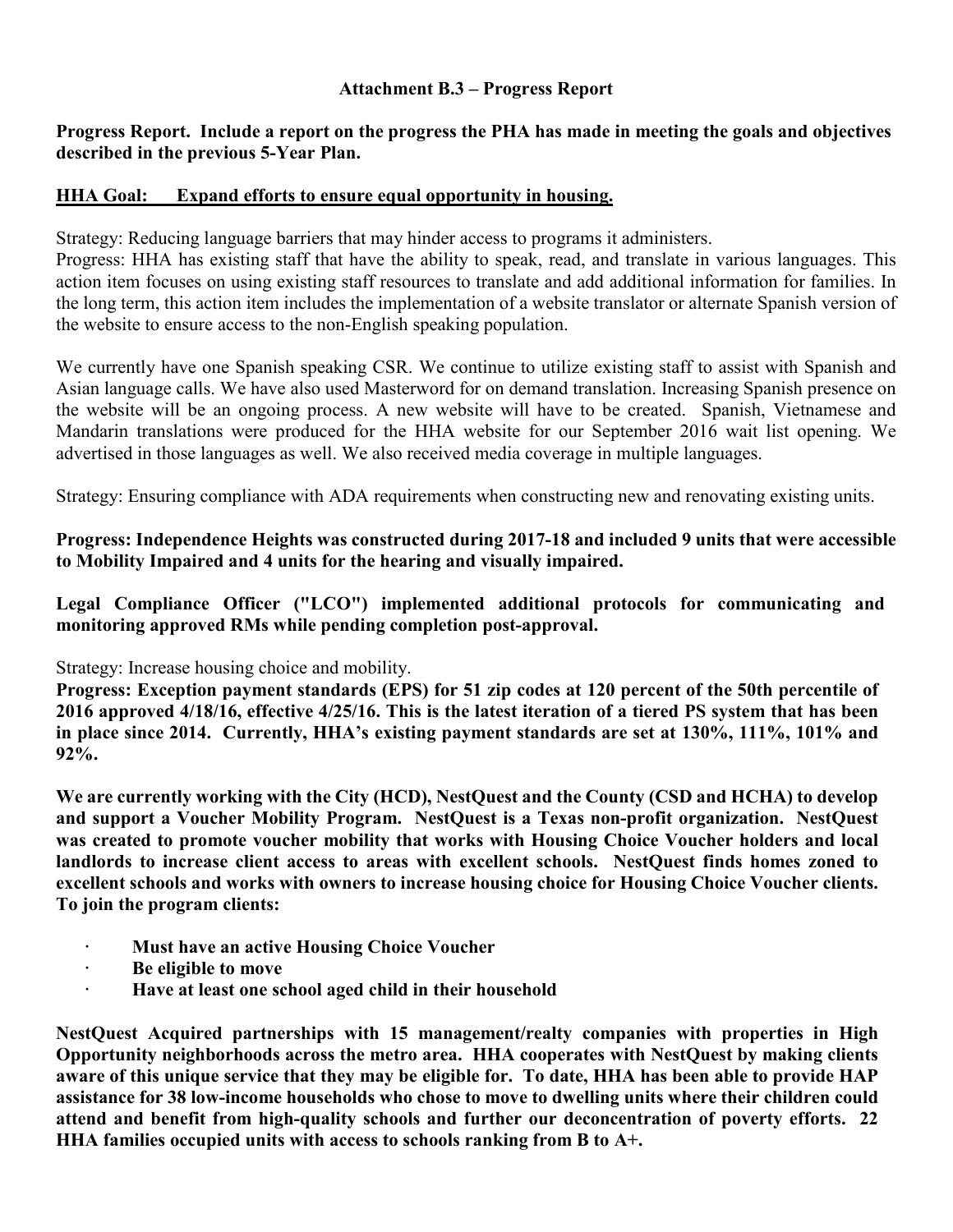## **HHA will apply to and participate in HUD's pending Housing Mobility Demonstration Program NOFA.**

Strategy: Continue education of Fair Housing Laws.

**Progress: HHAs compliance office speaks on Section 504 issues in the new hire orientations (approx. 30 minutes in each orientation). Additionally, she has provided training sessions at HCV all staff meetings. HHA staff have participated in and/or are scheduled to participate in Fair Housing trainings conducted by HUD.**

**Management staff has also attended seminars in Houston and Washington DC focusing on Fair Housing issues and current events.**

**LCO, via Power Point, trained new hires on Fair Housing, Reasonable Accommodations, VAWA Requests, and LEP individuals for 30 mins. We adding an additional 15 minutes to ensure staff had a clear understanding of the material and HHA's current Policies and Practices involving the aforementioned. Additionally, in-house attorneys met quarterly with housing staff in the housing choice voucher program to present on legal topics and best practices.**

**HHA's website provides a link to socialserve.com for a listing of properties to include identification of accessible units, distance to public transportation, shopping, hospitals and more.**

**HHA and the City of Houston are collaborating around the City's FY 2019 Annual Action Plan.**

### **HHA Goal: Increase the quantity and quality of housing**

HHA will apply for additional rental vouchers.

As of July 31, 2019, HHA's public housing occupancy rate is 94.9%.

As of July 2019, HHA's year-to-date voucher lease-up rate is 99.5% and the HAP budget utilization rate is 103.1%.

Continue to assess opportunities for acquisition of property to provide more affordable housing; and continue to assess opportunities to construct more affordable housing on land acquired by or already owned by HHA.

HHA conducts the majority of its monthly Board of Commissioners public meetings at our various developments to give residents and Resident Councils opportunities to raise issues with our Board and HHA leadership.

Demonstrated quality, safe and decent affordable housing with 13 of 13 sites receiving passing scores from HUD's REAC Center.

Strategy: Acquisition and new development of affordable housing. **Progress: Sweetwater Complete; Mansions in progress; and Winkler Complete.**

Strategy: Seek land in high opportunity areas.

**As funding becomes available to acquire sites for development in high opportunity areas. HHA will pursue investment in acquisition of land that could be utilized for Low Income Housing Tax Credit Developments that would be constructed in areas that would deconcentrate poverty and provide excellent educational and employment opportunities to residents.**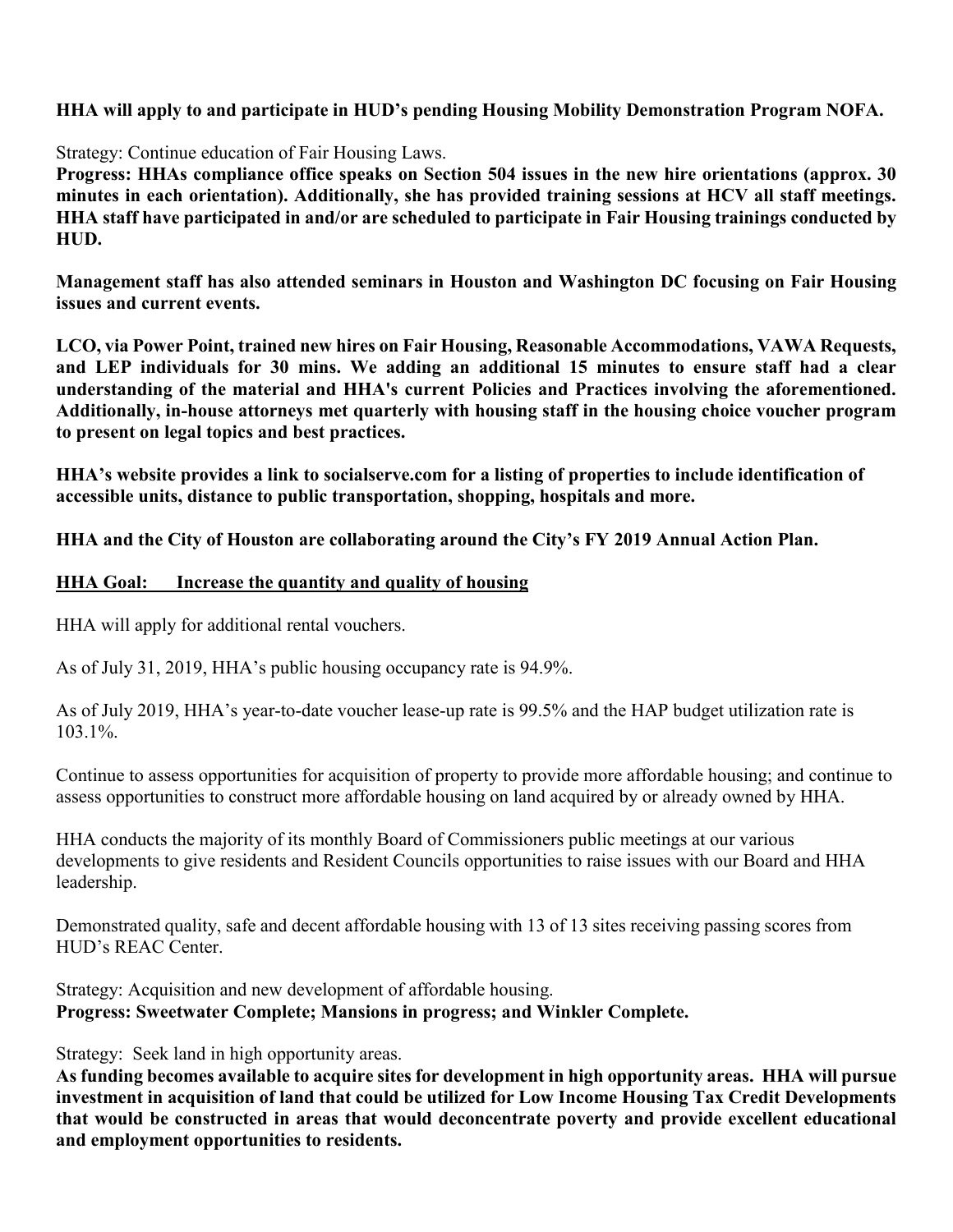Strategy: Pursue recapitalization with tax credits.

**Progress: HHA was awarded over \$19 Million in 9% tax credits for rehabilitation of 6000 Telephone Road.**

Strategy: Utilize Capital Fund and other resources to rehab. and improve properties' condition. **Progress: Completed \$1.5 Million in capital improvements on HHA properties.**

**Completed the Hurricane Harvey repairs at Mansions at Turkey Creek, Uvalde Ranch, Peninsula Park, Lincoln Park, Historical Allen Parkway Village, and Winkler.**

**RFP 16-01 published 1/21/16, with proposals accepted for project-based vouchers on a monthly basis thru December.**

**Independence Heights closed March 5, 2017 & Fifth Ward is in the process of closing. Acres Homes on hold.**

**All excess land but Robin St has been disposed of. Decision needs to be made regarding Acres Homes, 2500 Hillcroft and West side of Main and Crosstimbers.**

**Continuing to look for potential sites in High Opportunity areas.**

**RFP for potential Project Based Voucher opportunities.**

**RFP for partners to acquire, rehab or newly construct housing developments. HHA has selected multiple developers to partner with to produce affordable housing. Plans to finalize MOU's and put financing in place are underway.**

**HHA's two-year savings from its Energy Services Contract (ESCO) for its public housing properties for 2017 and 2018 was approximately \$2.563 million.**

Strategy: Complete and maximize performance through conversion of HHA's first four public housing developments with CHAPs, under HUD's Rental Assistance Demonstration.

**Progress: HHA has almost completed our Rental Assistance Demonstration (RAD) Project-Based Voucher (PBV) straight conversion for HRI/Victory Place. HHA is also going through the RAD-PBV conversion process with HUD for our APV/HOAPV developments, which will include an application for 4% tax credits in January 2020 and possibly state historic tax credits as well. HHA used the feasibility analysis for our consideration to convert its entire portfolio through RAD.** 

Strategy: Modernizing, rebuilding, and/or demolish (if it can be replaced) aging units incrementally through the Capital Fund Program and other sources as available.

**Progress: Planning is in progress for future modernization which will be evaluated more closely after the completion of HHA's current new construction activities. HHA has submitted demolition applications for storm damaged units at Irvinton, Clayton Homes and Kelly Village which will be taken by TXDOT for expansion of Interstate 45, under its eminent domain authority. Deliberations with FEMA regarding Forest Green, Clayton, and Irvinton's recovery from Hurricane Harvey continues under its Public Assistance program and hazard mitigation program.**

Strategy: As funding continues to be worn thin from HUD, Housing Authorities become more and more constrained. HHA will seek partners who can access capital or subsides that are unavailable to the HHA in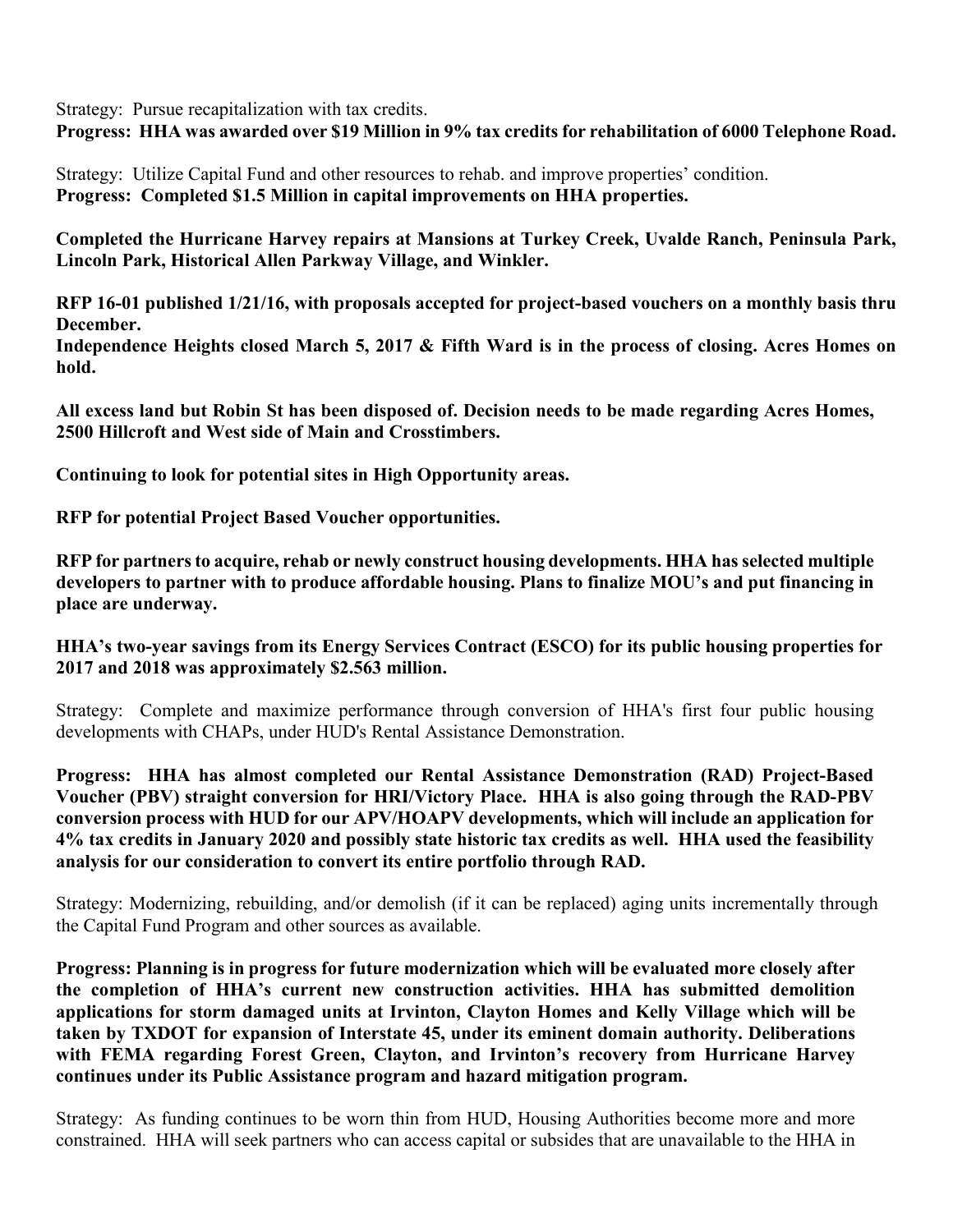order to maximize public and private funds and leverage partnerships to grow and diversify financial resources. Pursue other grants and equity opportunities like Rapid Rehousing (RRH), Choice Neighborhoods Initiative (CNI), CDBG-Disaster Recovery, Opportunity Zones, etc. HHA will apply for other similar grants as they become available. Pursue grants and other funding opportunities that increase additional funding for the agency.

## **Progress: HHA submitted grant application for the Choice Neighborhoods on June 10, 2019. Multiple HHA staff have attended various sessions regarding Opportunity Zones, in preparation for HUD's pending final rule.**

Strategy: Seeking additional vouchers through the Housing Choice Voucher Program and other special programs that may be available.

### **Progress: Received Renewal for Year 2 RRH in the amount of:**

- **CoC RRH1 FY2015 6.1.16-5.30.17 TX0366L6E001502 \$1,347,330**
- **CoC RRH2 FY2015 6.1.16-5.30.17 TX0368L6E001502 \$1,189,874**
- **CoC RRH1 FY2016 6.1.17-5.30.18 TX0366L6E001503 \$1,347,330**
- **CoC RRH2 FY2016 6.1.17-5.30.18 TX0368L6E001503 \$1,189,874**
- **CoC TAY RRH FY2015 12.1.16-11.30.17**
- **TX0428L6E001500 \$1,270,076**
- **SA/HCCSD ESG 10.1.16-2.28.17 NA \$86,000**
- **HCCSD HOME 10.1.16-9.30.17 NA \$126,000**
- **COH HHSP 1.1.17-9.30.17 NA \$227,530**

#### **72 additional VASH vouchers were awarded. MFP preference expanded to 100 vouchers plus 20 each year. HHA applied for and received 99 new mainstream and 85 FUP vouchers made available in FY 2018 and FY 2019.**

Strategy: Partner with Centerpoint and other energy providers by seeking additional funding grants for energy saving opportunities for properties in our portfolio that qualify under their programs.

#### **Progress: HHA partnered with Centerpoint Energy and received grant funds to replace 500 old HVAC units with highly efficient units.**

### **HHA Goal: Seek to improve community quality of life and self- sufficiency:**

#### **Strategy: Providing services to residents, including youth, families, and seniors living in public housing and senior developments to enhance their quality of life.**

Progress: The Grade Level Reading (GLR) Campaign has been a solid initiative that HHA has been participating in. HHA again received over 20,000 books to be distributed throughout our properties and to our HCV clients. The distribution of these books has been integrated into our ongoin processes.

Partnered with HHA's Section 8 & the Houston's Public Library to host "Book Rich Environment" celebrations, at Oxford & Cuney.

Partnered with the City of Houston's Department of Parks & Recreation and the Resident Councils to host Summer Lunch Programs, at 6 sites.

Partnered with the Children's Museum to host a Parenting Program at Oxford.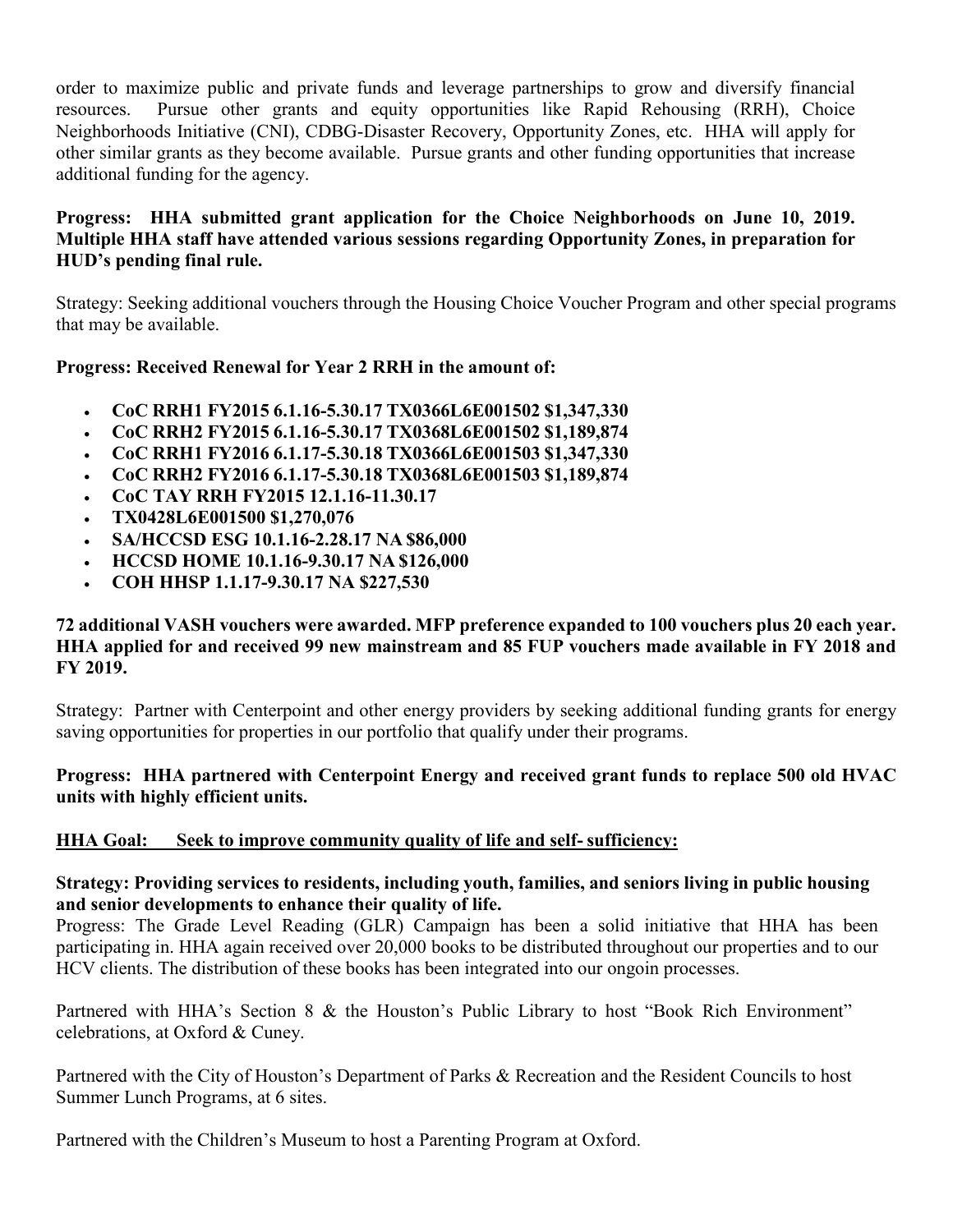Currently in the process of working with various non-profits on potential opportunities to utilize space in HHA developments. JobsPlus program has 354 residents enrolled. Managed a federally-funded workforce development grant called Jobs Plus to engage 505 public housing residents at Cuney Homes in workforce development opportunities. A total of 292 residents increased their earned income along with providing rent incentives valued at \$1,038,693 to 177 households.

Active senior programs are hosted at Bellerive and Telephone Road.

HHA hosted our first ever Youth Summit at Texas Southern University. The goal was to expose our youth residents to college. HHA youth engaged mentors on opportunities for college, took campus tours, and make plans to form agency-wide youth council.

## **Strategy: Create well-functioning communities with low crime and good neighbors.**

Progress: Three sites received Blue Star Certifications from Houston Police Department indicating the achievement of standards to improve safety.

HHA is in the process of putting together a proposal for upgrading the camera security systems at all of its sites which could be monitored centrally instead of at each site individually.

HHA aggressively pursues lease compliance and enforcement through for-cause evictions and nonpayment. Cases that resulted in the tenant ultimately vacated: 104; Cases where HHA withdrew or settled: 18; Cases overturned at grievance hearings or by court: 7.

HHA's Legal Department continues to work closely with property management and outside counsel to pursue evictions for substantive and/or repetitive lease violations; this includes thorough reviews and investigation into potential cases, active monitoring of/engagement in active cases, representation of HHA at formal grievance hearings, and appearance in court as needed. During the course of our work, we actively watch for and address any problems or concerns regarding property management practices and procedures, with particular focus on issues that may affect successful lease enforcement. We are available to property management on a daily basis to answer questions or provide assistance as needed regarding lease enforcement. In addition, outside counsel and Legal held two training meetings in 2016 with property managers, assistant managers, and regional supervisors to review for-cause eviction procedures, important practices, areas of concern, and to answer questions.

HHA applied for HUD's Emergency Safety and Security Grant in FY 2020.

The HHA has updated policies and procedures to ensure compliance with the Violence Against Women Reauthorization Act of 2013 (Pub. L. 113-4, 127 Stat. 54) (VAWA 2013), per HUD's Final Rule issued on November 16, 2016.

Continued collaboration between law enforcement authorities, victim service providers and others to promote the safety and well-being of victims of domestic violence, dating violence, sexual assault and stalking for individuals that receive assistance from HHA.

Created and implemented an Emergency Transfer Plan.

Strategy: Providing Family Self-Sufficiency Programs for eligible Section 8 Housing Choice Voucher Program and Public Housing participants pursuant to applicable regulations and available funding.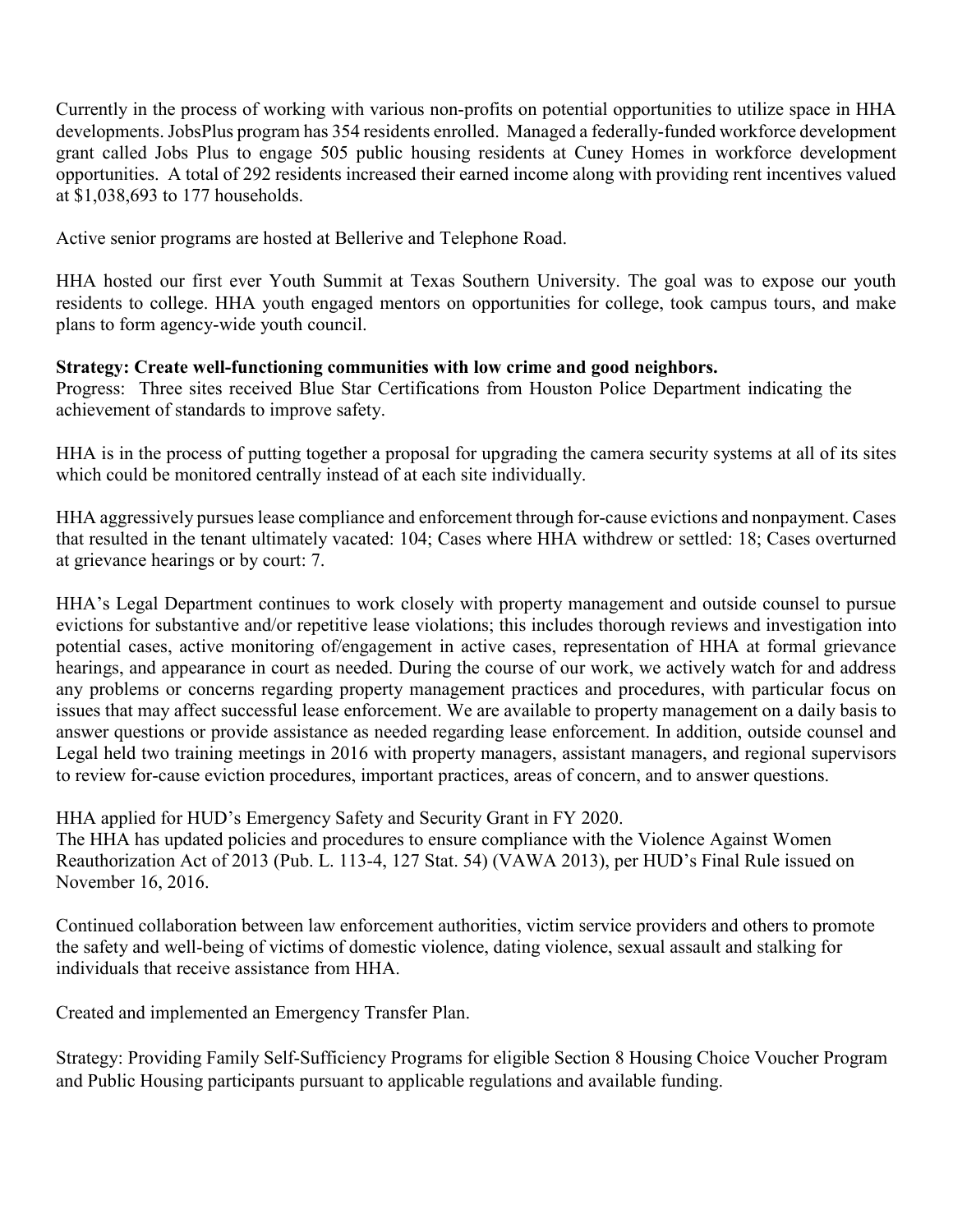**Progress MyGoals is a coaching demonstration that provides employment coaching and financial support to unemployed adults. The program's objective is to help participants improve their overall economic security and decrease their reliance on public assistance in the long term. MyGoals uses a highly structured and nondirective coaching process to assist clients in four main domains: (1 employment and career management; (2) education and training; (3) financial management; and (4) personal and family wellbeing.** 

**The MyGoals for Employment Success program is currently operating in two Cohorts servicing a total of five hundred and thirty Housing Choice Voucher recipients, 249 from Cohort 1 (completed recruitment January 2018) and 281 from Cohort 2 (completed recruitment July 2019). MyGoals is maintaining high contact from participants with a monthly average of sixty percent engagement. Outside of the MyGoals general coaching we plan to partner with Family Self Sufficiency and outside local agencies to help participants improve credit and learn information on Home Buying. MyGoals will also work with the Family Self Sufficiency program to help our clients who will be ending the MyGoals program from Cohort 1 transition into FSS. Within the MyGoals program there are currently 321 participants working, 130 working part time and 192 working full time. Within the MyGoals program participants are eligible to receive financial incentives for working. As of third quarter 2019 MyGoals has processed more than \$135,000 worth of incentives. MyGoals for Employment Success received a Merit Award from the National Association of Housing and Redevelopment Officials (NAHRO) for the work of the program. MyGoals Cohort 1 will come to an end in 2020, at the end of each quarter MyGoals will lose a Cohort 1 Career Coach and will be at a complete close by January 2021. MyGoals will continue through Cohort 2, working with participants to help improve their overall economic status.**

**Currently we are hosting an AmeriCorps Member Volunteer daily in the OC. Service's offered by AmeriCorps Member Volunteer is an adult literacy program targeted to individuals that need help completed and understanding HHA documentation. The customer service department continues to host Book's and Blankets in our Opportunity Center and now is offering free eBook accounts through the downloadable application Open eBooks. With an Open eBook account youth and adults have unlimited access to free books. Pursuing the partnership with Houston Arts alliance to bring free grant writing workshops in the OC.** 

**Progress: Current staffing in both call center and lobby includes staff fluent in Spanish and Vietnamese in addition to English. Goal is to maintain a level that allows for resolution within customer service operations without asking for assistance from other areas.**

**Continue to partner with Nestquest to increase leasing opportunities for families in opportunity neighborhoods.**

**4th Payment Standard implemented in 2018. HHA will gather and analyze data on effectiveness.**

**Strategy: Increase Minority & Women Business Enterprises (MWBE) and Section 3 participation.**

**Progress: Collaborated with two (2) employers to initiate an apprenticeship program called "Pathways to Success" with 19 participants (Section 3). Adult participants served as paid Apprentices, in entry-level jobs, with 8 hired in permanent full-time positions. The impact of the program resulted in low-income adults increasing their earned income by \$185,000 provided by Orion Real Estate Services and Employment Training Centers.**

**Development of ongoing communications between the Legal/Procurement Department and Client Services to ensure the effectiveness of their Programs, involving Client Services into communication**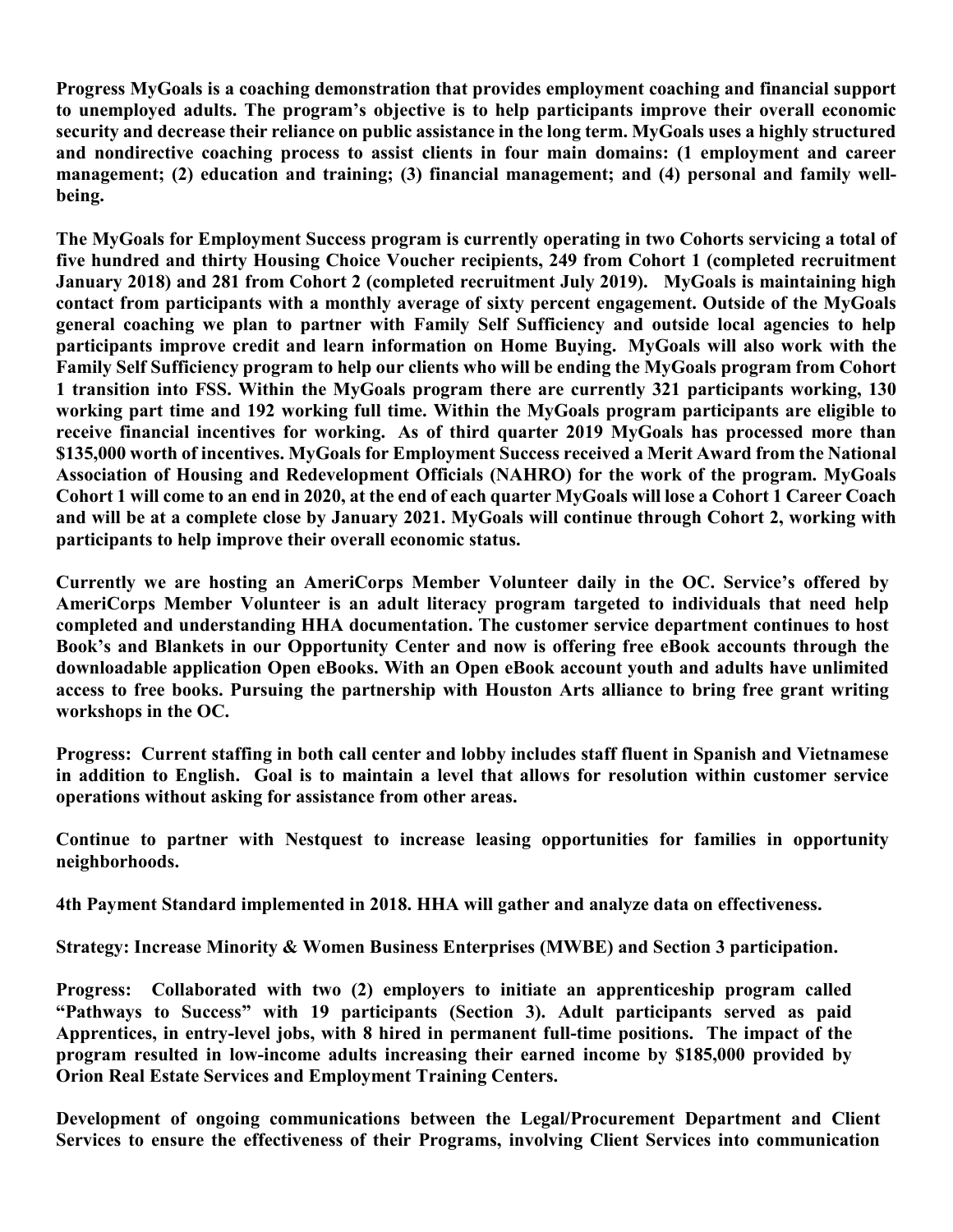**processes with potential vendors, and including Client Services in marketing efforts. The Legal Dept. also facilitated a meeting with all executives and directors in the summer of 2016, utilizing Spurgeon Robinson of Mpact Strategic Consultants to discuss improvements the Section 3 Program.**

**The Procurement Dept. has attended outreach events to encourage HUB's, and Section 3 business to do business with HHA.**

**The Procurement Dept. has increased its usage of the Forward Times (a minority newspaper), when it becomes necessary to post legal notice for solicitations.**

**The Procurement Dept. can access, and utilizes the City of Houston's, and the State of Texas Databases, to ensure outreach is made to M/WBE's and Section 3 businesses.**

### **The Procurement Dept. currently tracks the utilization of M/WBE's, and is currently seeking the best way to track the utilization of Section 3 businesses.**

Strategy: Pursue systems alignment between housing and health care. Pursue and implement second phase of "Improving Health by Aligning Housing and Health Systems" demonstration, which is a collaboration between United Health Care, CSH & The Robert Wood Foundation. The purpose of this partnership is to identify service overlaps between residents in federally subsidized housing programs and United Health Plan members; and to develop shared baseline understanding on the health conditions and service utilization patterns of matched resident/member populations; in order to identify opportunities to improve health outcomes of this population. The project lays groundwork for longer-term data and program collaborations between UHC and the HHA, while also adding to the broader evidence base on housing and health overlap and cross-sector intervention strategies.

**Progress: After extensive review and discussions with UHC,CSH and CLPHA around the Health and Housing pilot grant through RWJF, HHA has tentatively selected diabetes (both adult and childhood diabetes) as well as a behavioral health component among children as the health conditions for its pilot. HHA, UHC,CSH and CLPHA had a meeting at HHA on June 3, 2019 to commence the bridge between the planning and implementation phases of the pilot.** 

**Simply stated, HHA, UHC and CSH's organizational priorities for the AHH pilot is to improve the lives of the people we serve. It is our hope and belief that we can better align our respective systems, program and service delivery, and ultimately improving life outcomes through the facilitation of resources, technical expertise and strategic identification of our clients' medical and housing needs. In other words, we believe that "the whole is greater than the sum of its parts."** 

**Addressing the social determinants of health impacts people's risk factors as well as the extent to which they become a chronic disease such as Type 2 diabetes. Housing is a significant social determinant of health. By providing low-income households with housing that is decent, safe, sanitary, in good repair and affordable, HHA can help them with the stability or mobility that they need to improve their health. Through the AHH pilot we may be able to have a greater impact with the intervention and possibly help greater percentages of household members use their housing assistance for greater stability, self-sufficiency and others to live independently longer.** 

**Staff from the three organizations discussed a housing pilot program at New Hope where there will be housing assistance provided for but just for 12-months. HHA and UHC discussed further examination of HHA's existing administrative plans to see if our current or future policy would allow**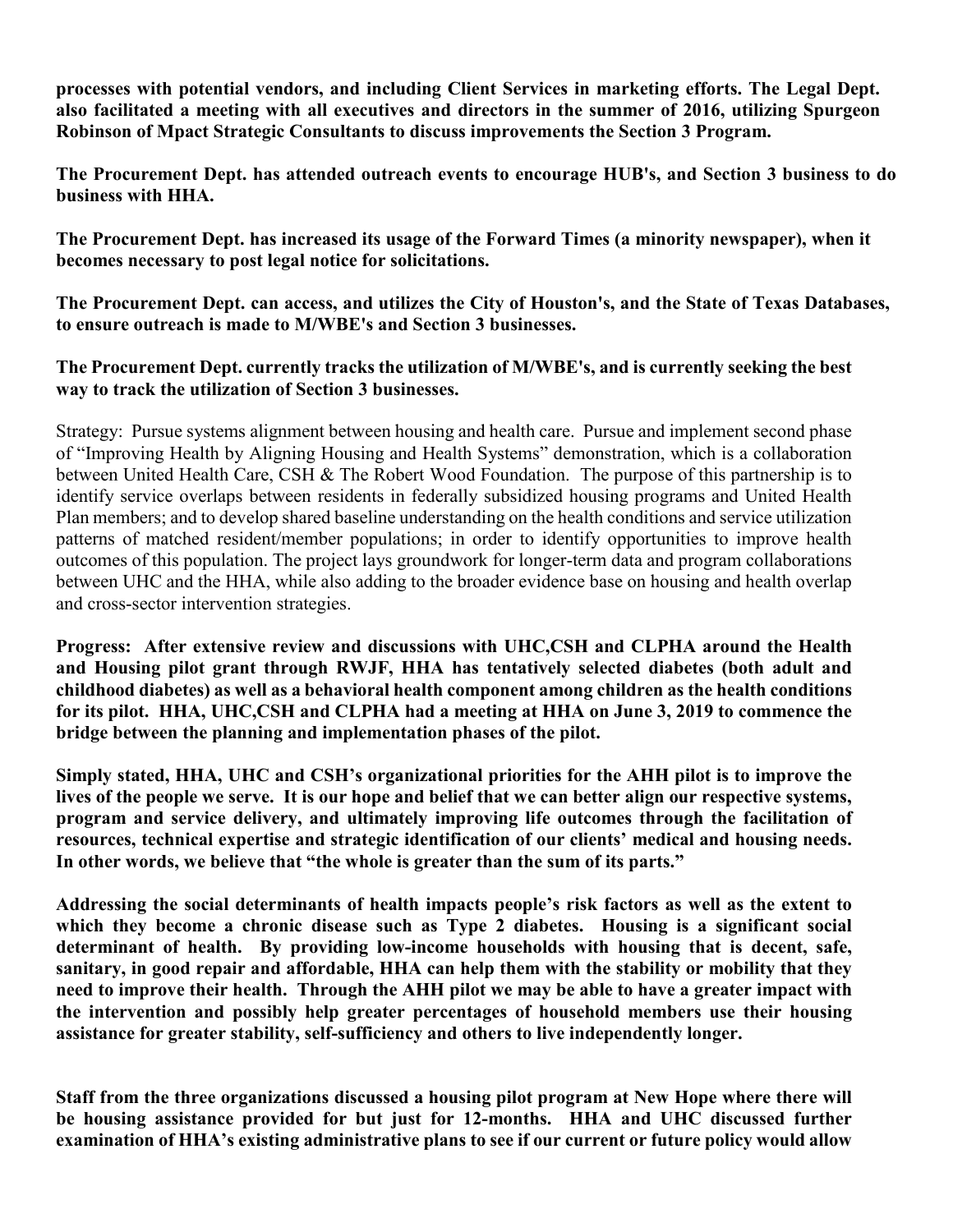**them to remain eligible for a voucher or public housing unit at the end of the first 12-months, in the way that other temporary housing assistance programs work such as HOME-TBRA and the Family Unification Program (FUP). Additionally, residents having access to better healthcare does more than just providing better health. It may also lead to eviction prevention and lower turnover in HHA programs and greater housing stability. Although no resident is evicted for "health" reasons only, some evictions occur due to other issues such as mental health, relationship issues, non-payment of rent,that could be tied into overall "health."** 

**By engaging with each other through this cross-sector pilot, we hope that in the aggregate all of our organizations may also be able to reduce programmatic and administrative costs. Over time, we hope to be able to better align health and housing organizations' practices for the betterment of the lowincome households we serve.** 

#### **HHA Goal: Improve relationships with clients and external stakeholders:**

Strategy: Increase our client agency relationships

**Progress: HCV is working with a consultant to draft client centered procedures.**

**For Clients, the FSS department has developed a Program Coordinating Committee (PCC) comprised of community partners and stack holder serving the needs of our clients.**

Strategy: Promote partnerships with other housing authorities.

**Progress: We have an MOU with Harris County and Galveston Housing Authority to provide third party inspections for them.**

#### **Have an MOU with Texas City Housing Authority to share and provide technical assistance.**

Strategy: Develop public relations (PR) strategy for positive publicity and perceptions.

**Hired PR firm Etched in late 2016. This has generated positive publicity. We are currently engaged in strategic planning with Etched for our 2020 efforts.**

#### **HHA Goal: Improve agency performance:**

Strategy: Seek other funding streams

**Progress: HHA executed our HUD CoC TAY RRH contract effective 12.1.16. HHA has fully contracted with three separate case management vendors. The sub recipient vendors are as follows: the Salvation Army (awarded 1 case manager, 1 housing navigator), The Montrose Center (awarded 1 case manager) and to Covenant House of Texas (awarded 1 case manager). This program will serve transition age youth ages 18–24 who are literally homeless living on the streets or in an emergency shelter. The annual award for this program is: \$1,270,076.**

Strategy: Improve the physical work environment

**Progress: Construction has completed on 2640 (Formerly 2650) Upgraded of network equipment and phone system at remote sites are underway.**

**IT has migrated the old servers into virtual servers. IT has implemented a new software to monitor the network and all systems that are connected to it. IT has implemented a reporting program called MILO. Finance will be schedule to have training on this module.**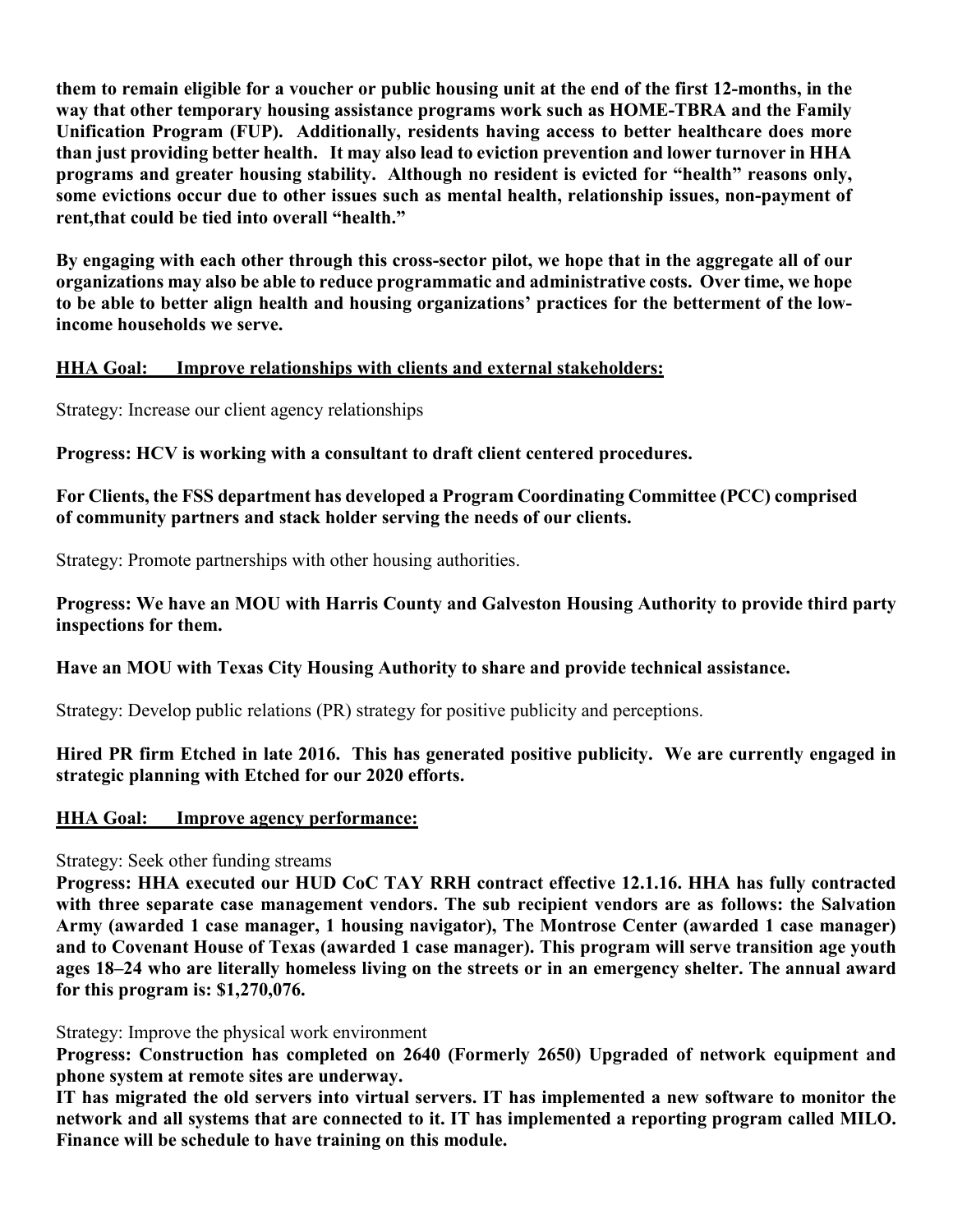Strategy: Invest in human capital.

## **HHA has implemented a management training program through the use of a third-party vendor to promote the skills of supervisory staff.**

Strategy: Increase interdepartmental collaboration and communication Strategy: Seek new innovations.

**Applied for the Moving to Work (MTW) Rent Reform Cohort 2. On June 12, 2019, HHA submitted a letter of interest to HUD for a new income-based rent reform slot in the Moving-to-Work demonstration. Specifically, by using reasonable income tiers in MTW Test Tiered Rents #4 and #1 along with regular triennial recertifications, households will have:** 

- **a lower percentage of their income towards rent and utilities below 30 percent of their monthly adjusted income before reaching the midpoint of each tier; and**
- **a grace period to increase their income and assets before these amounts are taxed / captured in the second half within the same income tier as well as in a higher income tier.**

**As a result, both MTW Test Tiered Rents #1 and #4 would feature easy-to-understand incentives that are transparent to residents, PHA staff and other program stakeholders.** 

**HHA's IT Department has been working consistently with HCV and the other departments to implement the ECM project. Working with the company ImageSoft the I.T. department has installed the OnBase software system and is looking to begin user testing of the system in November 2019. HCVP Special Programs should go online December 2019 or January 2020.**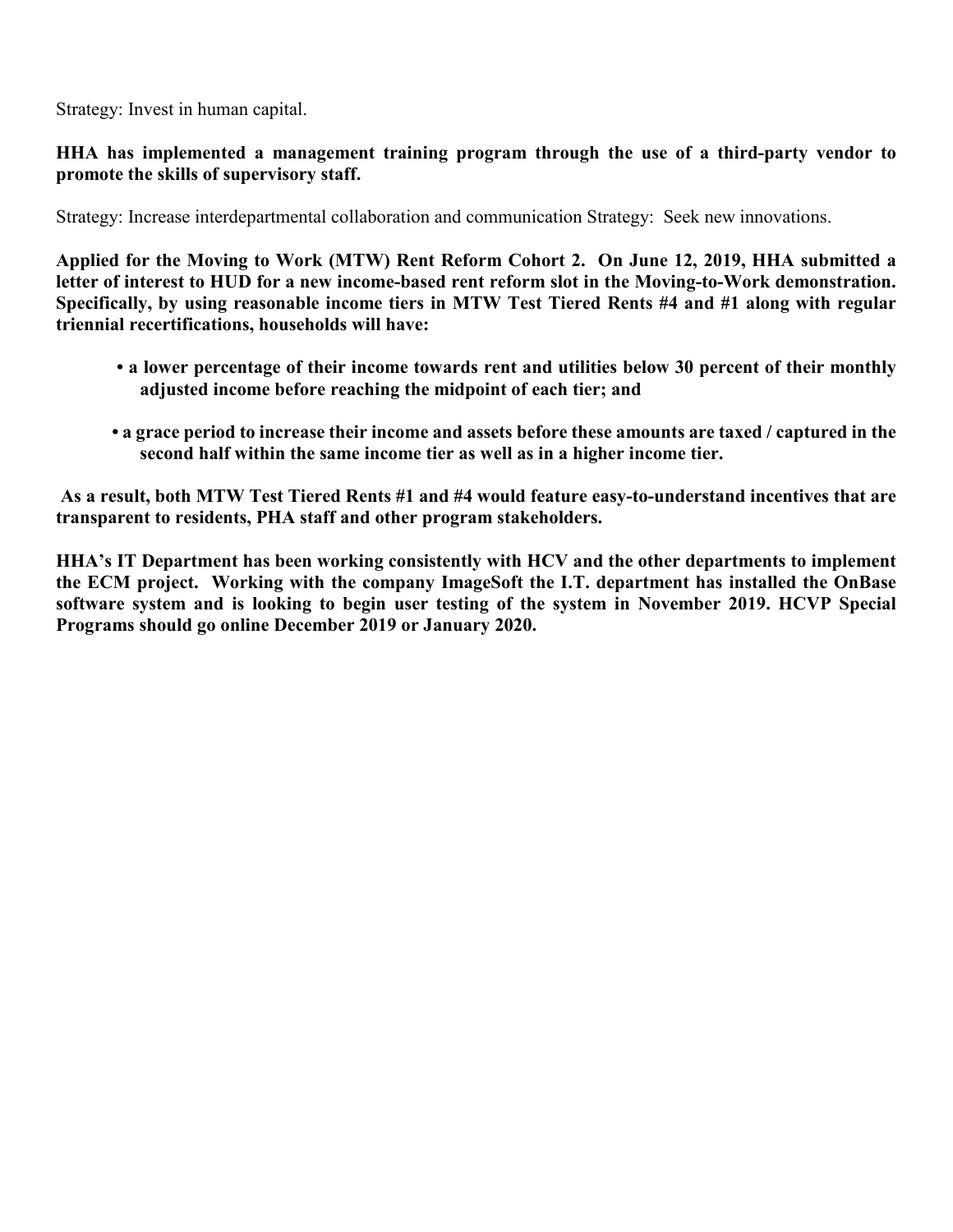# **Attachment B.4 - Most Recent Fiscal Year Audit**

# **Most Recent Fiscal Year Audit**.

(c)Were there any findings in the most recent FY Audit?



(d) If yes, please describe: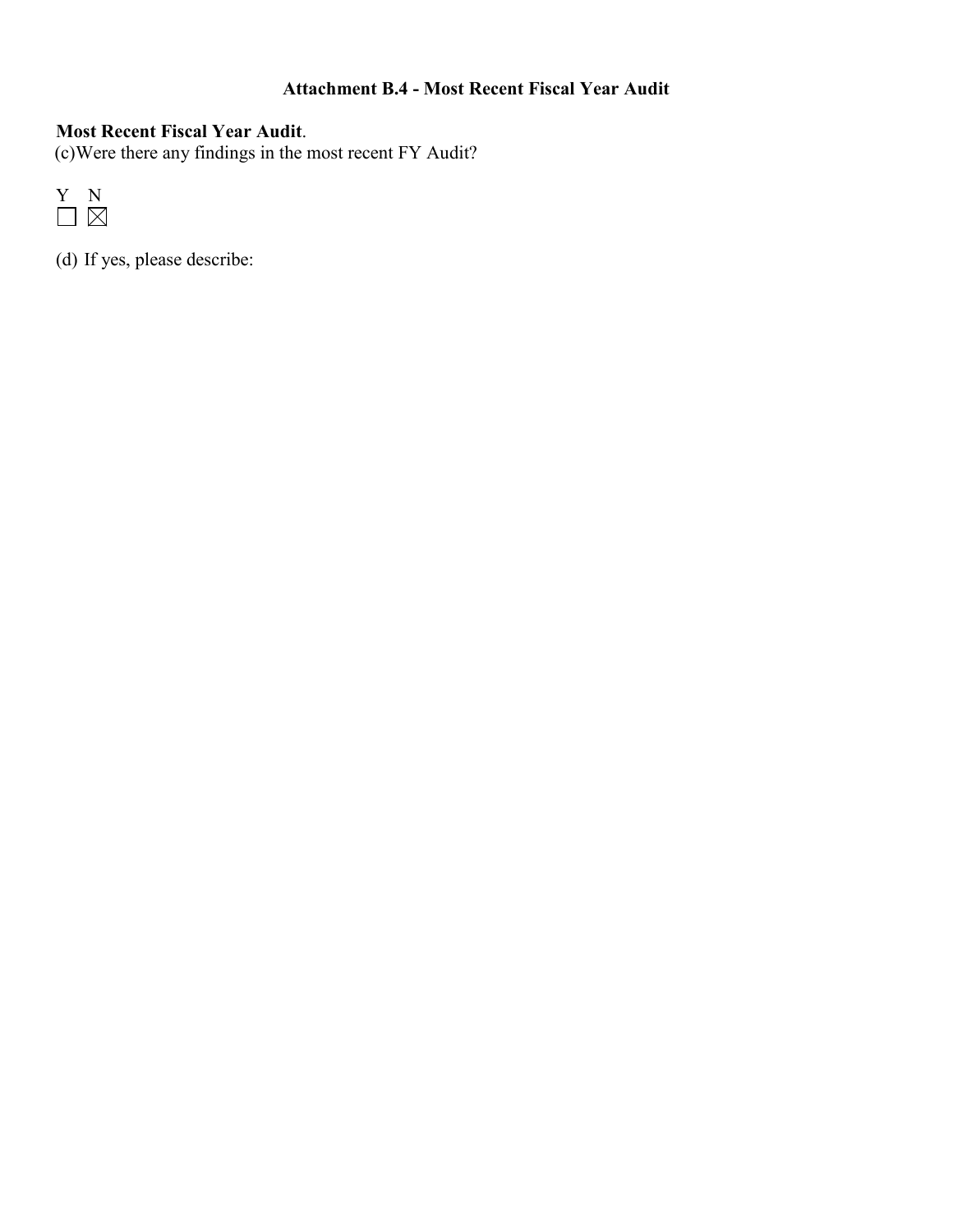## **Attachment C.1 - Certification Listing Policies and Programs that the PHA has Revised since Submission of its Last Annual Plan**

Please find attached, a completed Certification Listing Policies and Programs that the PHA has Revised since Submission of its Last Annual Plan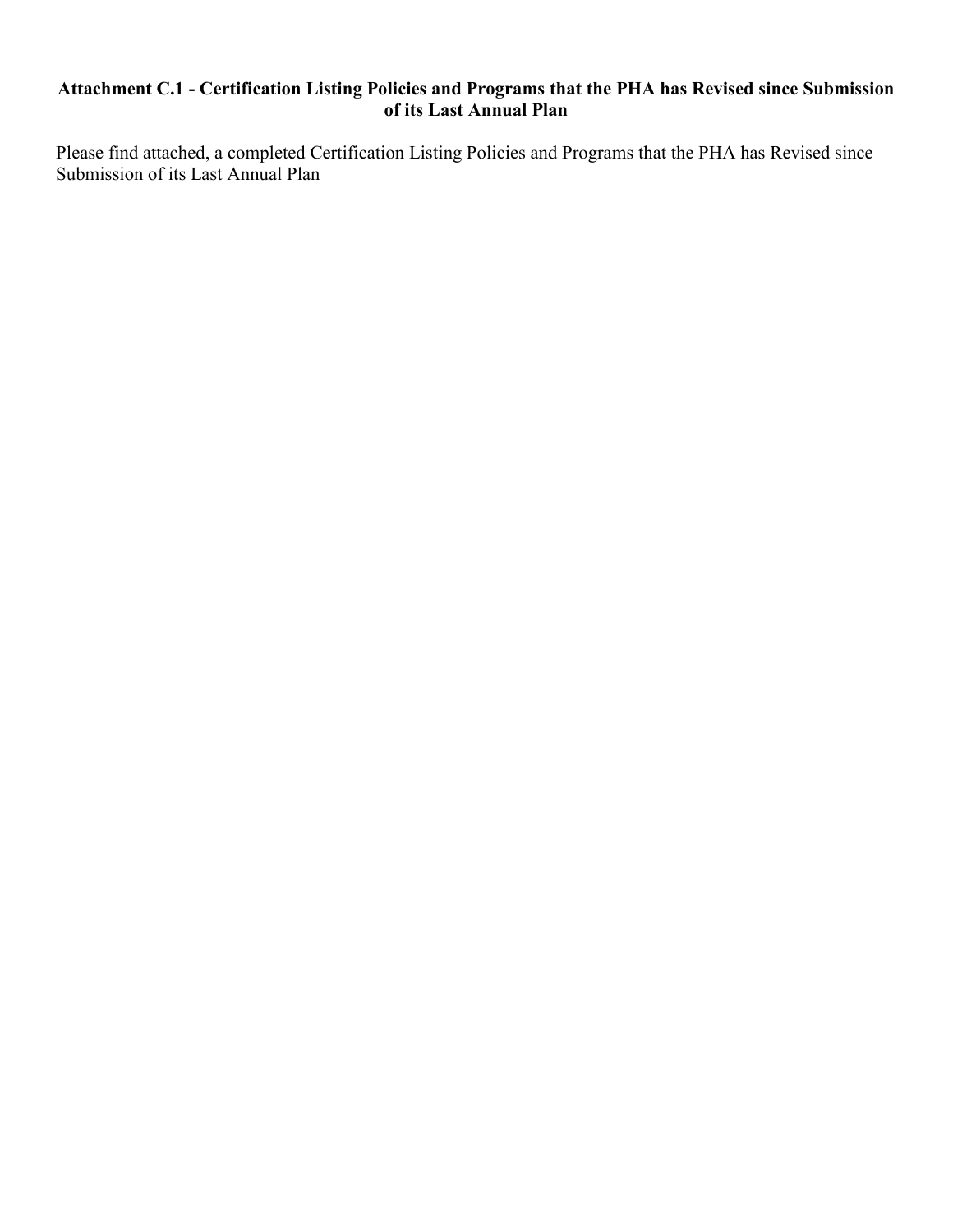# **Attachment C.2 - Civil Rights Certification**

Please find attached, a completed Civil Rights Certification.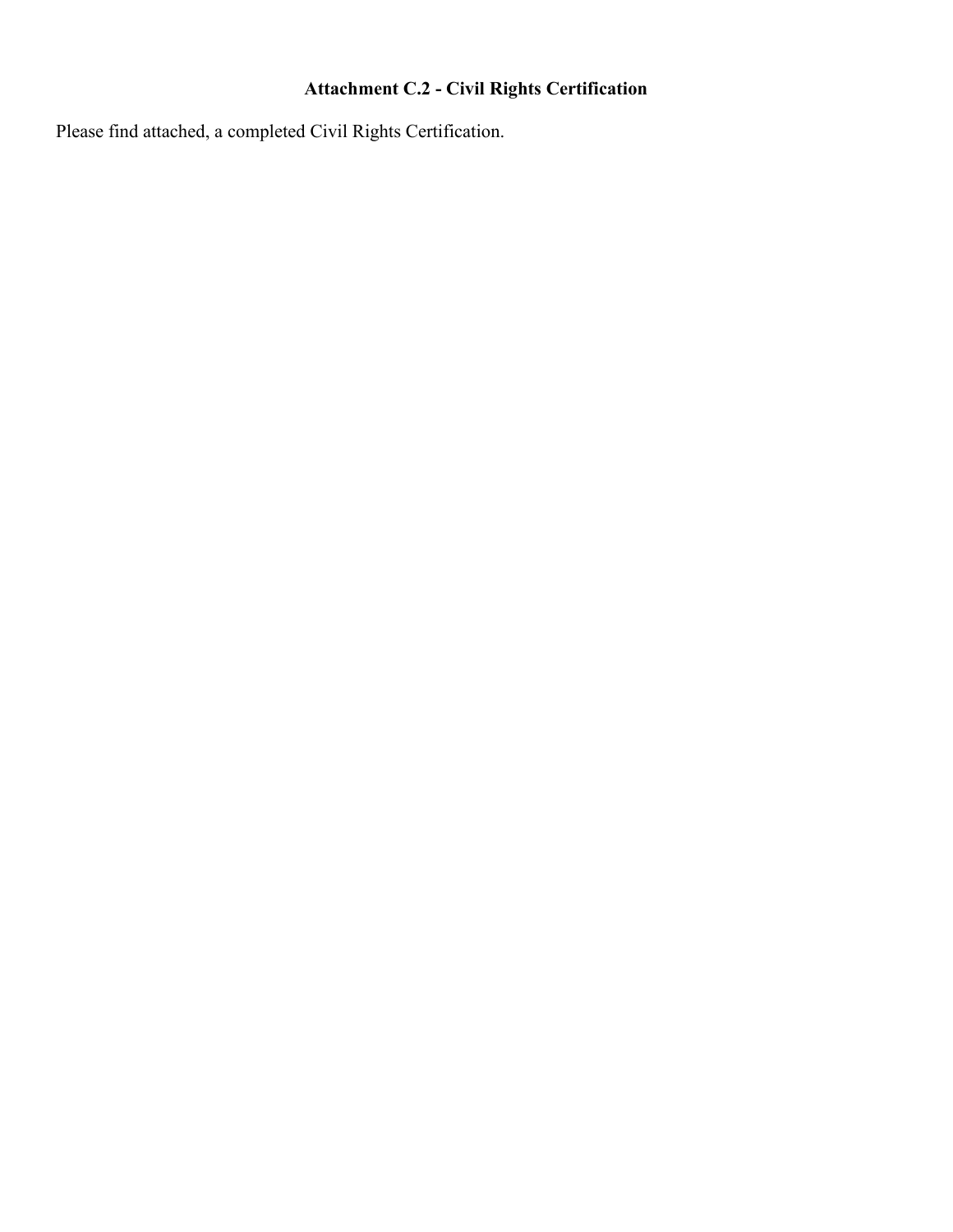## **Attachment C.3 - Resident Advisory Board (RAB) Comments**

Please find attached, a completed Resident Advisory Board (RAB) Comments

### **Resident Advisory Board (RAB) Comments.**

(a) Did the RAB(s) provide comments to the 5-Year PHA Plan?

- Y N
- $\boxtimes$   $\square$

(b) If yes, comments must be submitted by the PHA as an attachment to the 5-Year PHA Plan. PHAs must also include a narrative describing their analysis of the RAB recommendations and the decisions made on these recommendations.

HHA published the Draft Annual Plan for public comment on August 19, 2019. The following documents were made available at HHA's central office, every public housing development, and on HHA's website (http://www.housingforhouston.com/news/annual-pha-plan-public-notice.aspx):

- 1. HHA Streamlined Annual PHA Plan FY 2020 (HUD-50075 HP) DRAFT;
- 2. HHA FY 2020 Admissions and Continued Occupancy (ACOP) DRAFT;
- 3. HHA FY2020 Housing Choice Voucher Program Administrative Plan DRAFT;
- 4. HHA FY 2020 Reasonable Accommodation Policy DRAFT;
- 5. HHA FY 2020 Limited English Proficiency Policy DRAFT; and
- 6. FY 2018 FY 2022 Capital Fund Program 5-Year Action Plan HUD Approved.

The Resident Councils discussed the Draft Annual Plan with some of HHA's executive team at their Leadership meeting on 9/12/19 at Allen Parkway Village. There were a few comments made by the Leadership related to the Annual Plan, and the residents were generally in agreement with the proposed changes. The comments and HHA's response are included in Attachment D.

Two additional public meetings were held to allow residents, voucher holders and other community stakeholders to provide feedback on, and ask questions about the HHA's plans for the coming plan year, though HUD only requires one. The public meetings were conducted at Allen Parkway Village, Kelly Village, and Lyerly Senior Hi-Rise. Approximately sixty-three (63) program participants and community members attended the public meetings. As part of HHA's effort to improve communication with Limited English Proficient (LEP) speakers, HHA provided Spanish translations at all meetings.

### **Residents' Comments and HHA's Answers**

## **Question or Comment** - **Why doesn't HHA's Section 8 waiting list open more frequently? Why can't the paperwork process be better and faster? Why can't the website for Section 8 be more convenient and less difficult?**

**Answer** – Nationwide, there are approximately five eligible households for every one household that is served under the voucher program HHA also educates elected officials to provide much-needed funding and reforms to serve existing voucher-assisted households as well as to serve additional eligible households on our waiting list. The unmet demand for affordable housing development in Houston is high. According to Harvard Joint Center for Housing Studies' tabulations of National Low-Income Housing Coalition, "The Gap: A Shortage of Affordable Homes 2018," extremely low-income renters far outnumber the units they can afford in all of the nation's 50 largest metros. The lack of housing is most acute in the Western and Southern metros of Houston, where fewer than 20 affordable units were available for every 100 lowest-income households.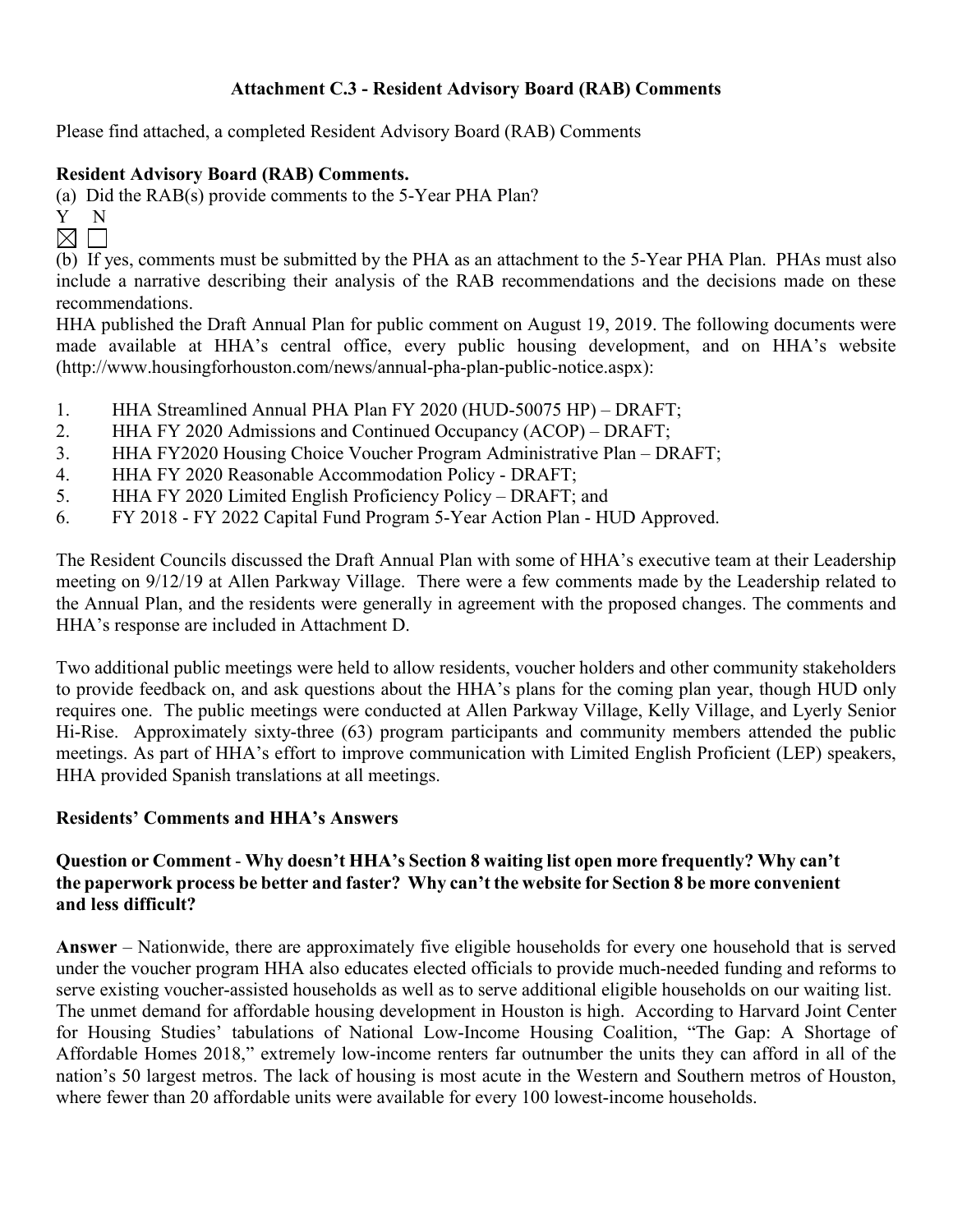The last time HHA opened its waiting list during the week of September 19 to September 25, 2016, which was proceeded by HHA's affirmatively further housing opportunities through our outreach and advertising when it was opened. The number of applicants on HHA's Section 8 voucher program waiting list through September 30, 2019 was 18,318 number. HHA's average voucher lease-up rate over the last several years has been 99 percent or greater. This illustrates that overall, HHA utilizes its allocation of vouchers authorized from HUD very well. Through a turnover/attrition rate of approximately 8%, HHA is able to serve more than 1,350 additional households each year. Of vouchers issued to eligible applicant households, approximately 70% lease.

HHA serves a wide spectrum of low-income households in its voucher programs including but not limited to: elderly, disabled, families with children, formerly chronically homeless individuals and households, families for whom the lack of adequate housing is a primary factor in the imminent placement of the family's child[ren] in out-of-home care or youth aging out of foster care, households who increase their educational attainment and employment leading to self-sufficiency, and first-time homebuyers. In FY 2020, HHA plans to continue to apply for additional incremental vouchers.

HHA has been assertive about applying for and receiving new vouchers as HUD issues Notices of Funding Availability (NOFA).

|       |                                        |          | <b>Annual Housing</b> |                |  |  |
|-------|----------------------------------------|----------|-----------------------|----------------|--|--|
|       |                                        | # of     |                       | Assistance     |  |  |
| Award |                                        | Vouchers |                       | Payment        |  |  |
| Year  | Program                                | / Units  |                       | <b>Amounts</b> |  |  |
|       | <b>HUD-Veterans Affairs Supportive</b> |          |                       |                |  |  |
|       | 2015 Housing (HUD-VASH)                | 85       | \$                    | 497,015        |  |  |
|       | 2016 Rapid Rehousing                   | 205      | \$                    | 2,836,904      |  |  |
|       | 2016 HUD-VASH                          | 25       | \$                    | 137,100        |  |  |
|       | 2017 Rapid Rehousing TAY               | 62       | \$                    | 1,387,136      |  |  |
|       | 2017 HOME TBRA                         | 195      | \$                    | 3,842,511      |  |  |
|       | 2017 HOME TBRA                         | 54       | \$                    | 767,275        |  |  |
|       | 2017 Northline Relocation H4H          | 77       | Ś                     | 2,154,070      |  |  |
|       | 2017 Housing for Harvey                | 68       | Ś                     | 650,280        |  |  |
|       | 2017 Housing for Harvey                | 334      | \$                    | 3,201,284      |  |  |
|       | 2018 Mainstream                        | 99       | \$                    | 695,574        |  |  |
|       | 2018 Family Unification Program (FUP)  | 85       | \$                    | 733,575        |  |  |
|       | 2018 HUD-VASH                          | 20       | Ś                     | 124,147        |  |  |
| Total |                                        | 1,309    | Ś                     | 9,467,941      |  |  |

From 2015 to 2019, HHA increased the number of affordable housing units in the City of Houston by 2,713, through development and acquisition of 1,404 affordable units, and through the award of 1,309 additional vouchers with annual budget authority of \$9.5 million. The HHA provides affordable homes and services to lowincome households through a range of Voucher programs made up of over 18,200 vouchers, 3,250 public housing units, 2,541 tax credit units, 300 Section 8 Project-Based Rental Assistance units and 110 market rate units at our 30 developments around the city. HHA also administers the nation's third largest voucher program exclusively serving homeless veterans.

### **Question or Comment - What is the process for a change of income from the management once they are notified 30 days?**

### **Question or Comment - HUD guidelines are not consistent when it touches on sporadic income.**

### Interim Rent Adjustments / Adjusting Rent between Regular Reexaminations

Residents are required to report all changes in household composition or status to the housing manager within 10 business days of the occurrence, whether there are no changes in household income, increases in household income or decreases in household income from any sources.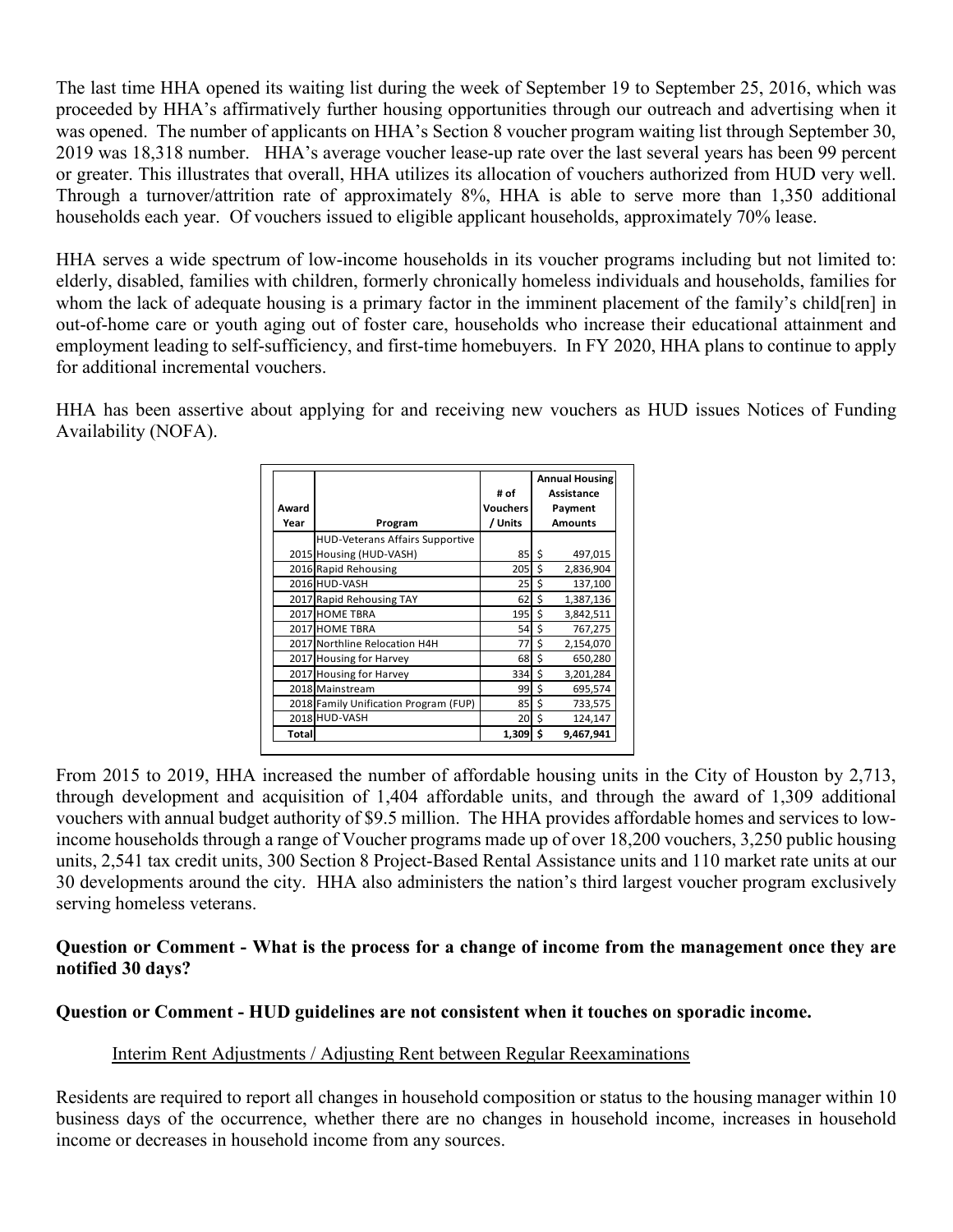HHA will process interim decreases in rent as follows:

- a. When a decrease in income is reported, and HHA verifies that the decrease will last less than 30 days, an interim adjustment will not be processed.
- b. Residents reporting decreases in income that are expected to last more than 30 days will have an interim adjustment processed.

Failure to report changes in household composition within the 10 business days may result in a retroactive resident rent increase, but not a retroactive credit or rent reduction. In order to qualify for rent reductions, residents must report income decreases promptly.

Residents reporting zero income will have their circumstances examined every 90 days until they have stable income. Monetary or non-monetary contributions from persons not residing in the dwelling unit for any purpose other than the payment or reimbursement of medical expenses will be considered income. Increases in monetary or non-monetary income after resident claimed zero income HHA will process an interim change to rent.

Residents with seasonal or sporadic income will have their circumstances examined every 90 days until they have stable income and/or will have their prior actual income over the previous twelve months annualized as current and anticipated income. Monetary or non-monetary contributions from persons not residing in the dwelling unit for any purpose other than the payment or reimbursement of medical expenses will be considered income. Increases in monetary or non-monetary income after resident claimed zero income HHA will process an interim change to rent.

HHA will process an interim reduction in rent if a resident household reports an income decrease, except for decrease that lasts less than 30 days or is subject to Imputed Welfare Income rules.

In between regular annual reexaminations households are not required to report and document their income *increase*, except for instances described further below. Accordingly, HHA will not conduct an Interim Redetermination and the Authority will not calculate household *increased* income until the effective date of their annual reexamination. The intent of this change is to provide households with a grace period before your increased income results in an increase in your rent, as a way to help with asset accumulation, incentivize households' increased income, and self-sufficiency.

Residents with seasonal or sporadic income will have their circumstances examined every 90 days until they have stable income and/or will have their prior actual income over the previous twelve months annualized as current and anticipated income. Monetary or non-monetary contributions from persons not residing in the dwelling unit for any purpose other than the payment or reimbursement of medical expenses will be considered income. Increases in monetary or non-monetary income after resident claimed zero income HHA will process an interim change to rent.

HHA will not conduct an Interim Redetermination if there is an increase in income (e.g. COLA adjustment for social security).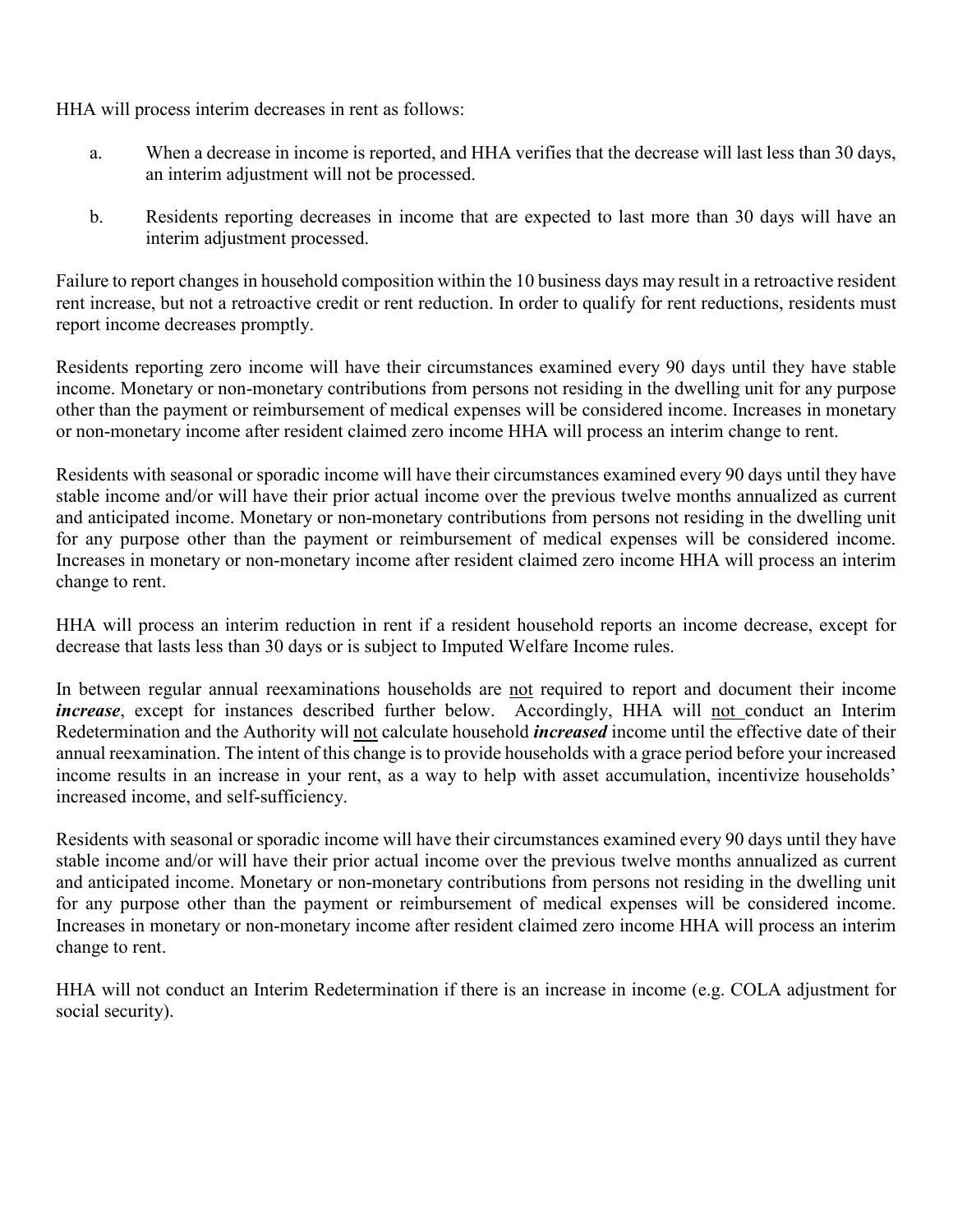# **Attachment B.6 - Certification by State or Local Officials**

[Form HUD 50077-SL,](http://www.hud.gov/offices/adm/hudclips/forms/files/50077sl.doc) *Certification by State or Local Officials of PHA Plans Consistency with the Consolidated Plan*, must be submitted by the PHA as an electronic attachment to the PHA Plan.

### **Please find attached a completed Certification by State or Local Officials**